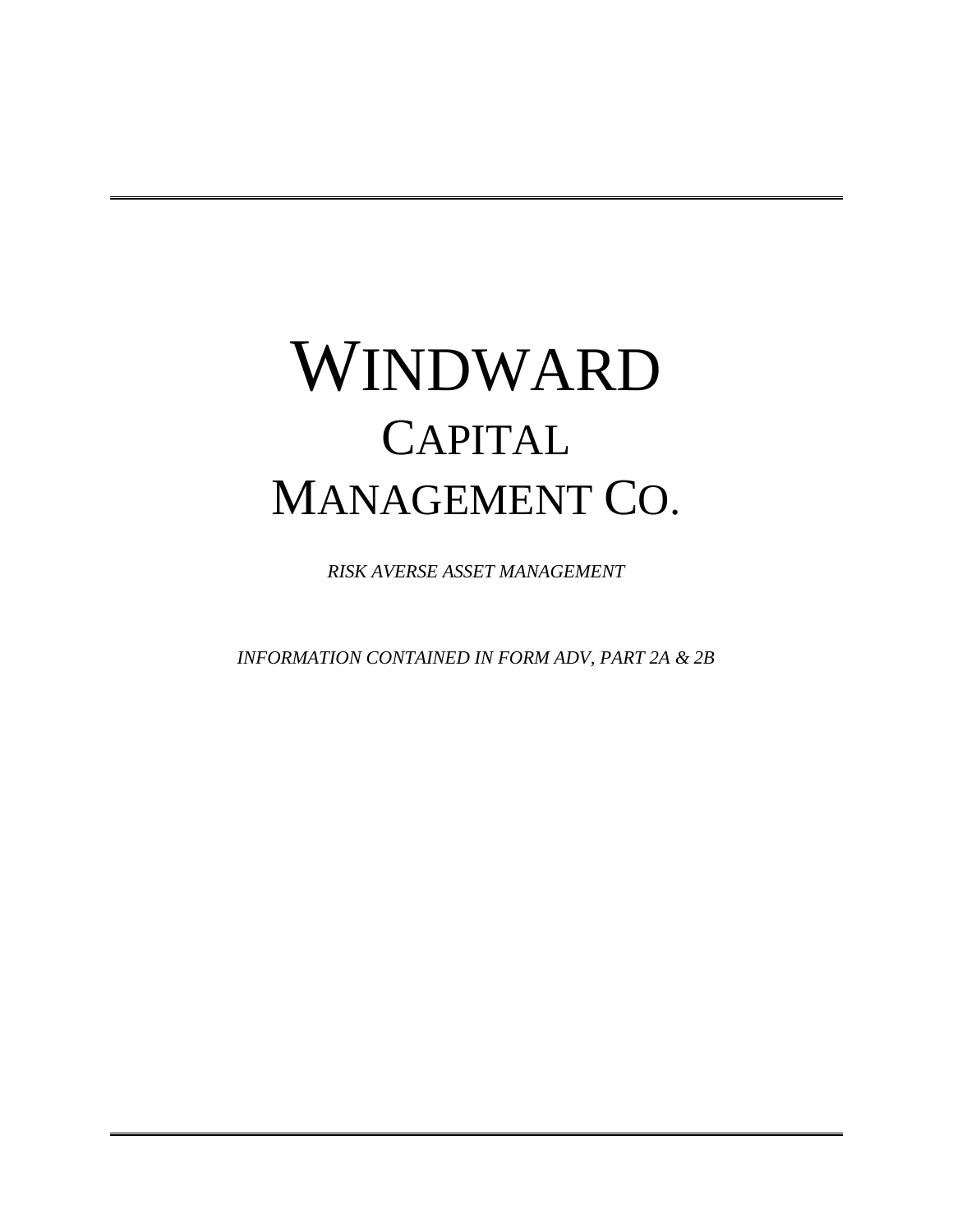

## **WINDWARD CAPITAL MANAGEMENT CO.**

11111 Santa Monica Boulevard, Suite 1200 Los Angeles, CA 90025 (310) 893-3000 [www.windwardcapital.com](http://www.windwardcapital.com/) Primary Contact: Stephan R. Pene, Chief Compliance Officer

#### **Item 1 Cover Page**

This brochure provides information about the qualifications and business practices of Windward Capital Management Company ("Windward"). If you have any questions about the contents of this brochure, please contact us at 310-893-3000. The information in this brochure has not been approved or verified by the United States Securities and Exchange Commission or by any state securities authority.

Additional information about Windward is also available on the SEC's website at [www.adviserinfo.sec.gov.](http://www.adviserinfo.sec.gov/)

Registration as an investment advisor does not imply a certain level of skill or training.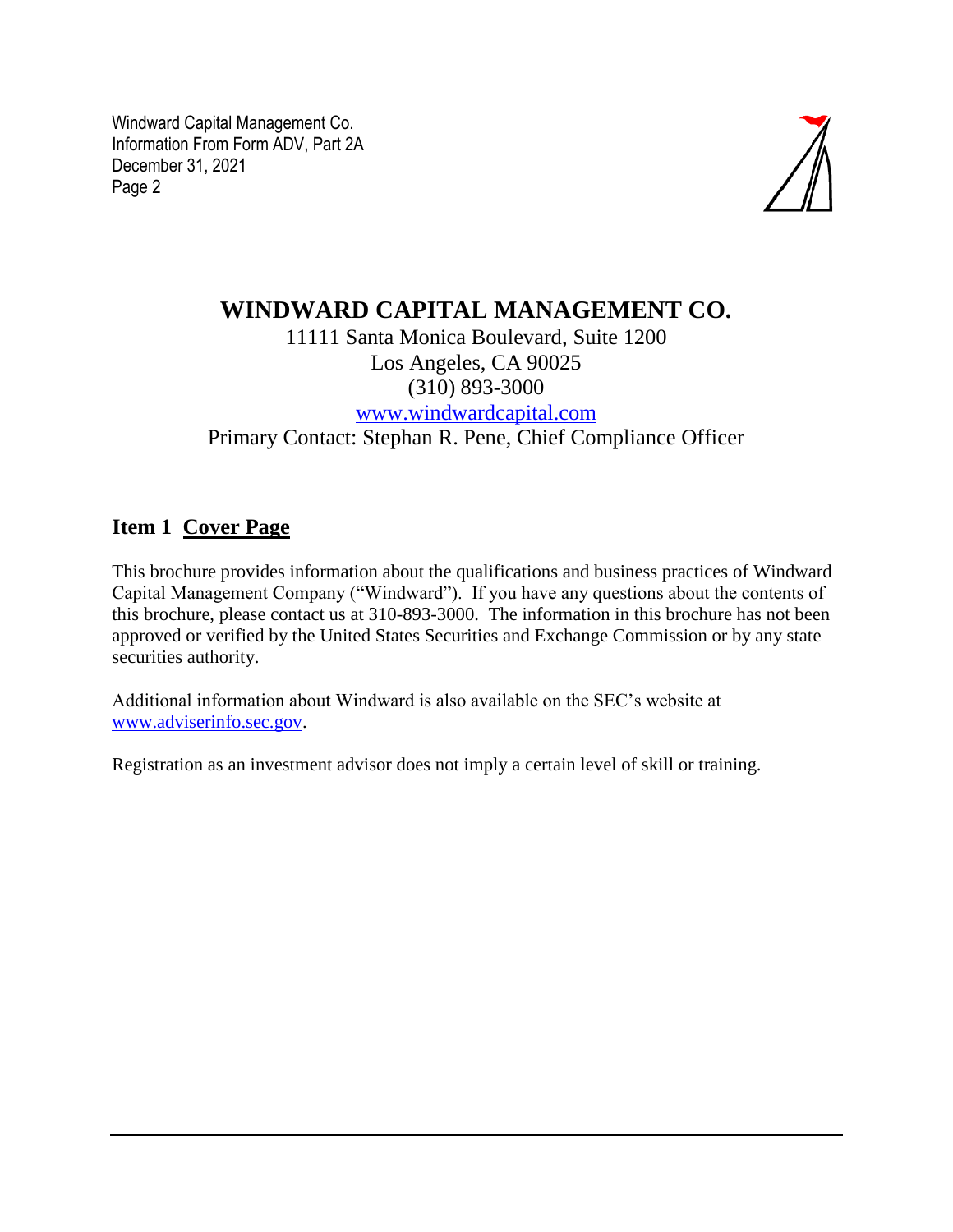

## **Item 2 Material Changes**

Windward has changed its primary custodian and trading partner for managed accounts. Clients who use this institution for custody and trading services will pay no custody fee and no commissions on trades.

Windward no longer offers the covered call writing strategy in its portfolios.

#### **Item 3 Table of Contents**

| Cover Page                                           | Page 2  |
|------------------------------------------------------|---------|
| <b>Material Changes</b>                              | Page 3  |
| <b>Table of Contents</b>                             | Page 3  |
| <b>Advisory Business</b>                             | Page 3  |
| Fees and Compensation                                | Page 6  |
| Performance-Based Fees and Side-by-Side Management   | Page 8  |
| <b>Types of Clients</b>                              | Page 8  |
| Methods of Analysis, Investment Strategies,          |         |
| And Risk of Loss                                     | Page 8  |
| Disciplinary Information                             | Page 11 |
| Other Financial Industry Activities and Affiliations | Page 11 |
| Code of Ethics, Participation or Interest in         |         |
| <b>Client Transactions and Personal Trading</b>      | Page 12 |
| <b>Brokerage Practices</b>                           | Page 14 |
| <b>Review of Accounts</b>                            | Page 15 |
| <b>Client Referrals and Other Compensation</b>       | Page 15 |
| Custody                                              | Page 16 |
| <b>Investment Discretion</b>                         | Page 16 |
| <b>Voting Client Securities</b>                      | Page 16 |
| Financial Information                                | Page 16 |

## **Item 4 Advisory Business**

Windward Capital Management Company ("Windward") is a wholly owned subsidiary of Windward Capital Group, Inc. ("WCG"), and an affiliate of S.L. Reed & Company (SLR), a FINRA registered broker/dealer. Windward was incorporated on October 10, 1995, and has been in operation since January 1996.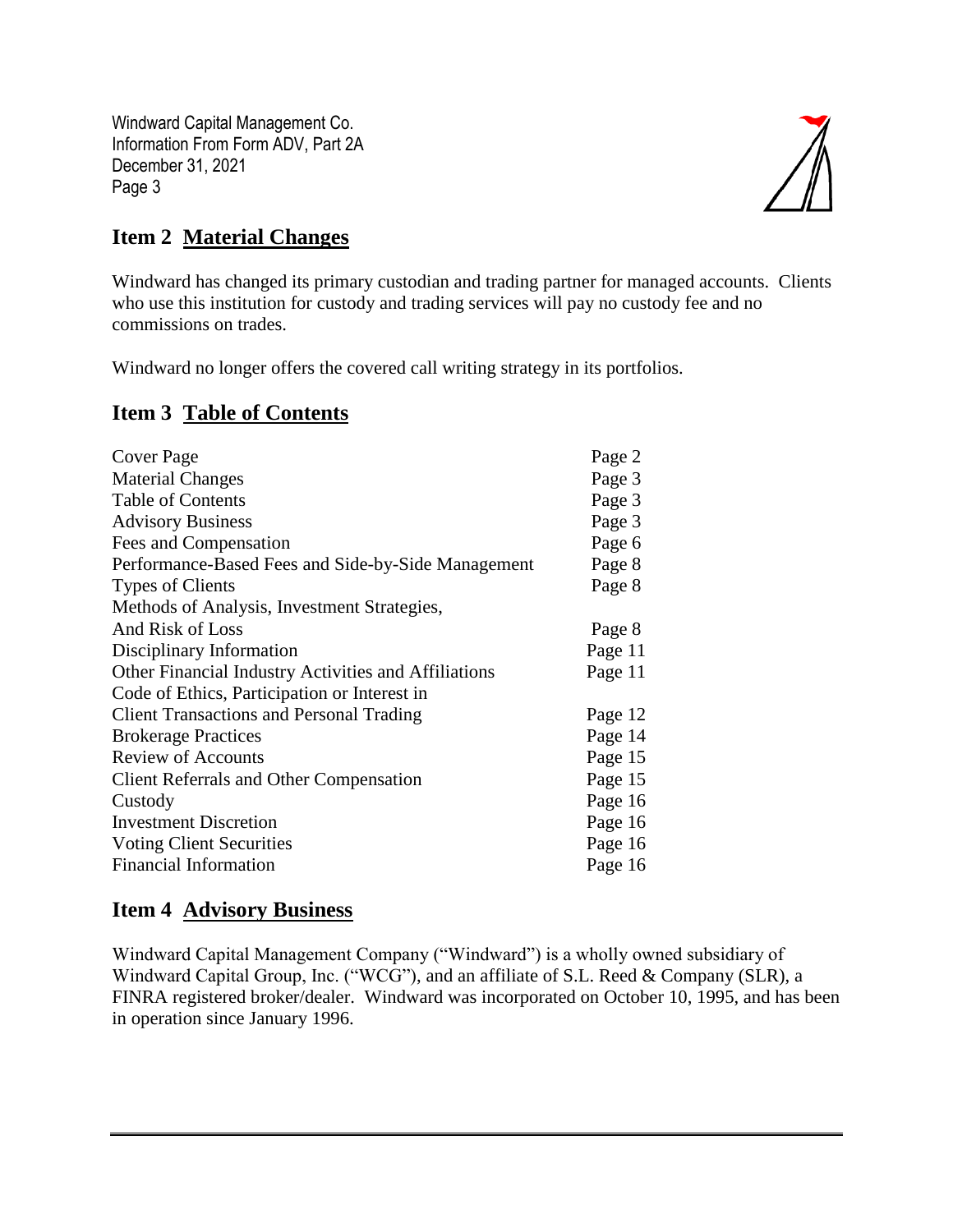

The sole business of Windward is to provide fee-based investment supervisory services to all of its clients. Investment advisory fees are calculated as a percentage of assets under management. All clients' portfolios are managed on a discretionary basis, and Windward offers equity, balanced, options, and fixed income management services.

Windward offers advice on the following: equity securities, including exchange-listed securities, securities traded over-the-counter and convertible bonds; foreign issues; warrants; corporate debt securities (other than commercial paper); commercial paper; certificates of deposit; municipal securities; investment company securities, including mutual fund shares; United States government securities; and option contracts on securities.

Windward does specific analysis of each client's individual investment experience, sophistication, and needs to determine which investment strategy would be suitable for the client. If desired, clients may also impose restrictions on investment, including requesting to have equities selected that reflect a social or environmentally sensitive investment strategy.

The primary product offered by Windward is called "Risk Averse Asset Management," referred to as RAAM. RAAM is available to clients as an all-equity product, or as part of a balanced account containing stocks and bonds.

In the world of investment management, there are a number of different investment styles that can be employed in the management of a client's portfolio. The two most common styles are Growth and Value, and many investment managers adhere strictly to one or the other of these styles in the belief that one is superior to the other. We disagree with this approach.

Historic performance comparisons between growth and value stocks tend to suggest that neither style, if used to the exclusion of the other, is more likely to produce better performance results. For this reason, Windward's Risk Averse Asset Management (RAAM) portfolios are often constructed using both growth and value securities.

In addition to RAAM, Windward also offers other investment strategies:

Capital Appreciation (CapApp): Our Capital Appreciation (CapApp) strategy is a Large Cap Growth strategy focusing primarily on the growth characteristics of the companies within our economic and sector themes. The portfolios nonetheless are constructed to mitigate risk and experience less volatility than a traditional Growth portfolio, while achieving superior results.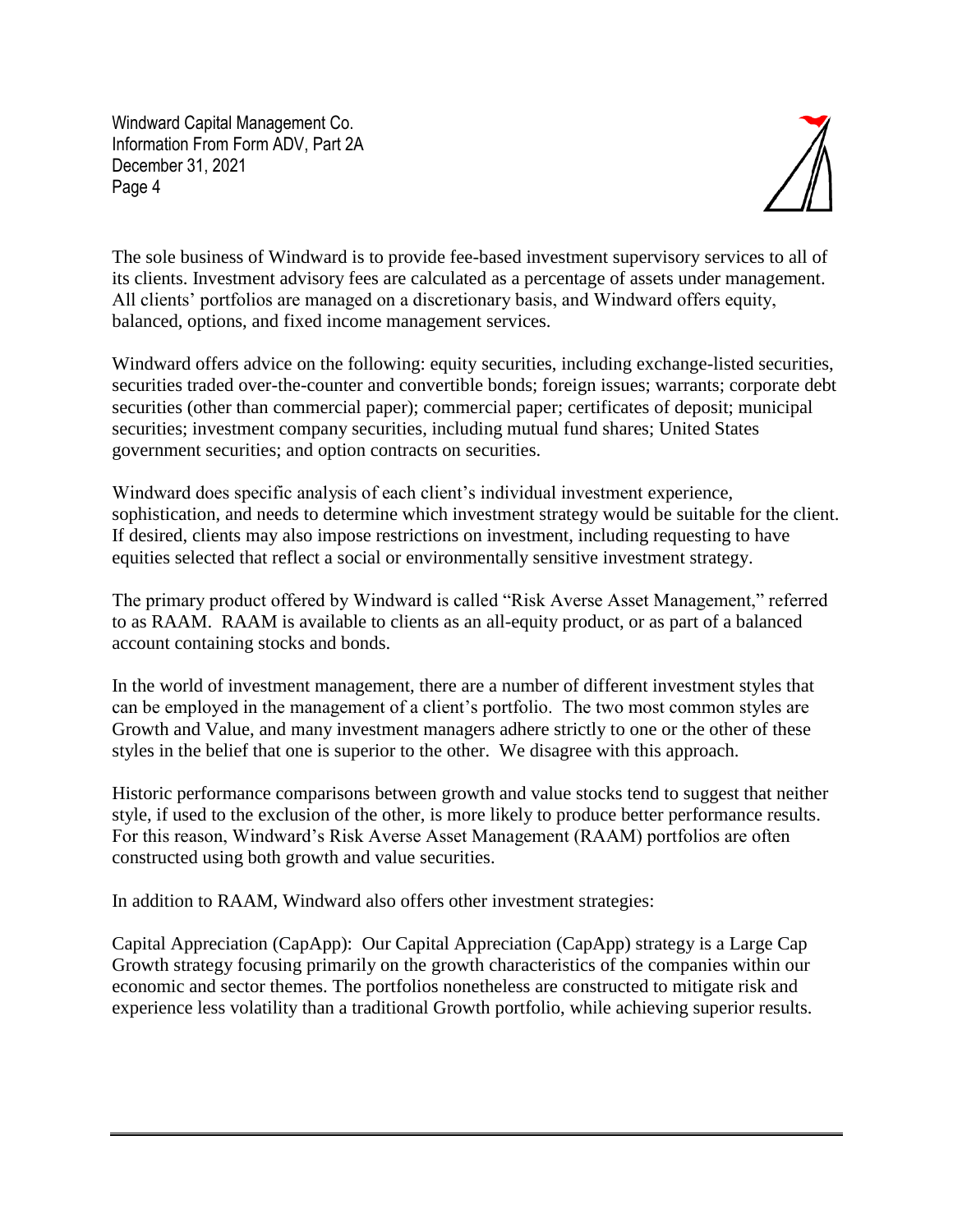

Equity Income: This strategy is designed for clients who are seeking moderate income with the potential for moderate growth. Dividend paying equities, exchange traded funds (ETFs), Master Limited Partnerships (MLPs) and fixed income securities are used with differing asset allocations, depending on a number of economic factors. Equities, however, will normally be over-weighted in the portfolio.

Balanced Growth: Many investors do not feel that they can accept the risk of an all-equity portfolio. Windward offers the Balanced Growth strategy to address this issue by incorporating the potential added stability of bonds to the portfolio RAAM or CapApp equity portfolio. While the size of the bond allocation can be tailored for the client's individual investment goal, a 30% to 35% allocation to fixed income securities, including Fixed Income ETF's is quite common among our clients.

Balanced Income: With a typical asset allocation with 65% fixed income and only 35% equities, the Balanced Income accounts are among the most conservative that Windward manages. Many clients with a need for high current income (combined with an opportunity to offset inflation) have found these accounts offer the potential income they need, even as they seek to protect their consumer buying power from inflation. Again, the size and characteristics of the fixed income securities, including fixed income ETF's used can be tailored to fit the individual client.

Fixed Income: In addition to the above balanced strategies, clients may choose to have a portfolio constructed entirely of fixed income products. Generally, our fixed income philosophy centers on our belief that bonds with intermediate maturities can capture the majority of the yield available from bonds with long maturities. By dollar-weighting our fixed income investments to reflect this belief, we feel that we are better able to control both interest rate and credit risk. Technical analysis may also be used to fine tune exit or entry points for each investment.

The Windward fixed income process incorporates client objectives, tax considerations, investment alternatives, average maturity and duration targets. Windward generally purchases fixed income securities with a 10-year maximum maturity, and prefers a 5-year average maturity for the fixed income portion of these portfolios. Windward does not normally use the strategy known as "laddering" wherein specific bonds are bought so that each will mature at a different date in the future.

Unless directed by the client, Windward may use high yield bonds in the fixed income portion of a client portfolio. Such bonds generally carry a Standard & Poor's rating of BB, which is one grade or more below what most investors and rating agencies consider "investment grade" and,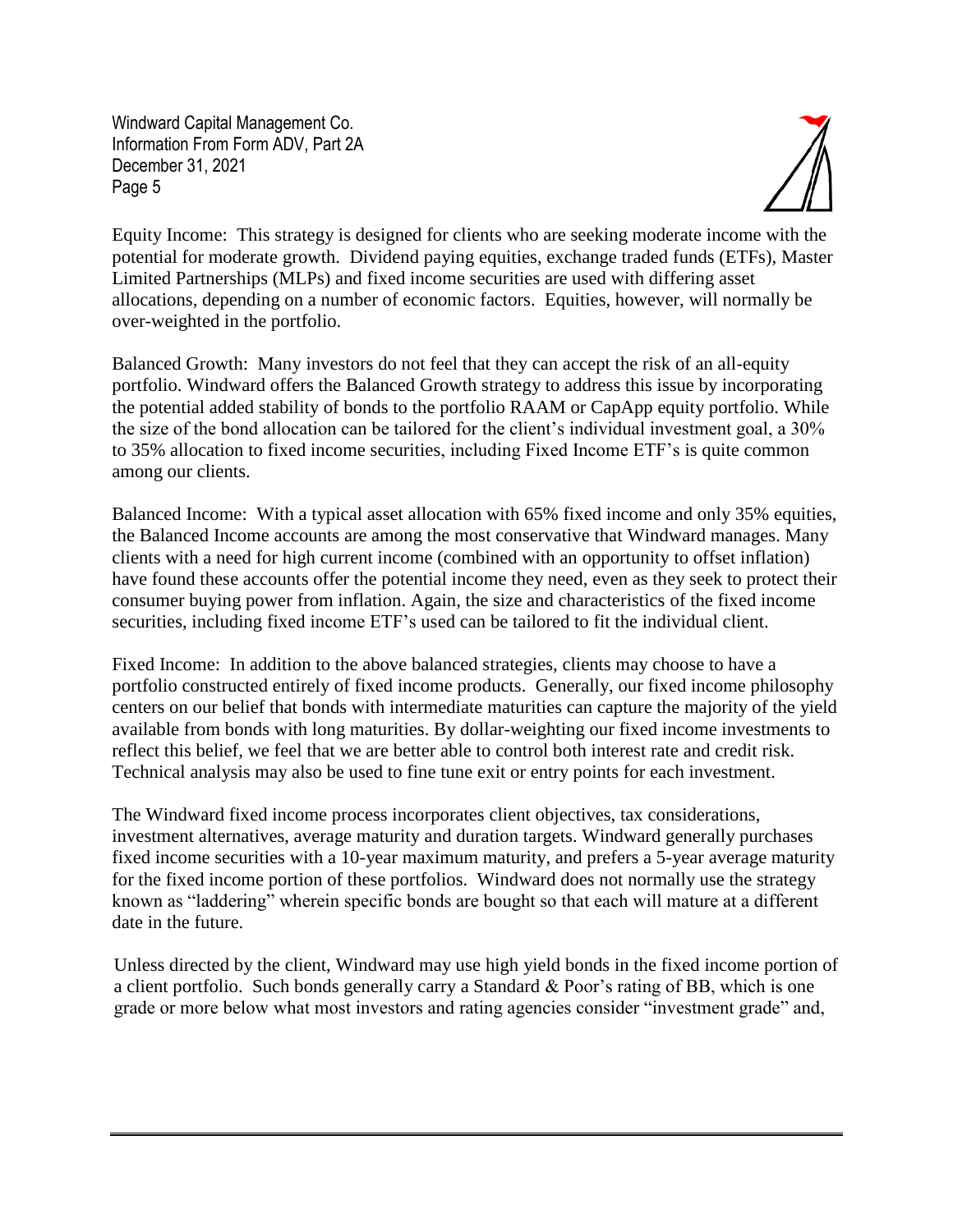

therefore, carry a greater risk that the issuer will not be able to meet the interest payment obligation.

Focus: Windward offers a concentrated equity investment strategy called Focus. The investment objective of Windward Capital Management's Focus Portfolio strategy is to achieve long-term capital appreciation by investing in the equities of a limited number of companies with enhanced growth potential. The Focus Portfolio is non-diversified and typically invests in the stocks of 10 companies. As a result of this focus on a smaller number of companies, industries, and/or economic sectors, the portfolio may be volatile and/or experience high turnover.

Windward acts as sub-advisor on certain wrap fee program accounts introduced to Windward by outside broker/dealers, for which Windward receives a management fee as a percentage of portfolio assets. In all such cases, all trades are conducted at the custodial brokerage firms; in all other ways, wrap-fee accounts are managed in the same manner as other accounts with the same strategy.

As of December 31, 2020, Windward managed \$996,764,385.22 of client assets on a discretionary basis. Windward does not hold assets under management on a non-discretionary basis.

#### **Item 5 Fees and Compensation**

Windward charges an annual management fee for its services. Fees are charged quarterly in advance, and are due and payable on the first day Windward has been hired to manage a client's assets. Management fees are deducted directly from clients' assets, or at Windward's sole discretion, clients may request to be billed and pay management fees separately. Fees are deducted from clients' accounts directly from the custodian, or for directly billed accounts, bills are sent within 15 days of quarter end to the record address of the client. Windward personnel and their relatives may be exempt from management fees. Fees may be negotiated.

The annual fee for all-equity or balanced accounts is as follows:

1.25% on the first \$3 million of assets under management 1.00% on the next \$2 million of assets under management 0.85% on the next \$5 million of assets under management 0.70% over \$10 million of assets under management

The minimum annual fee for equity or balanced accounts is \$5,000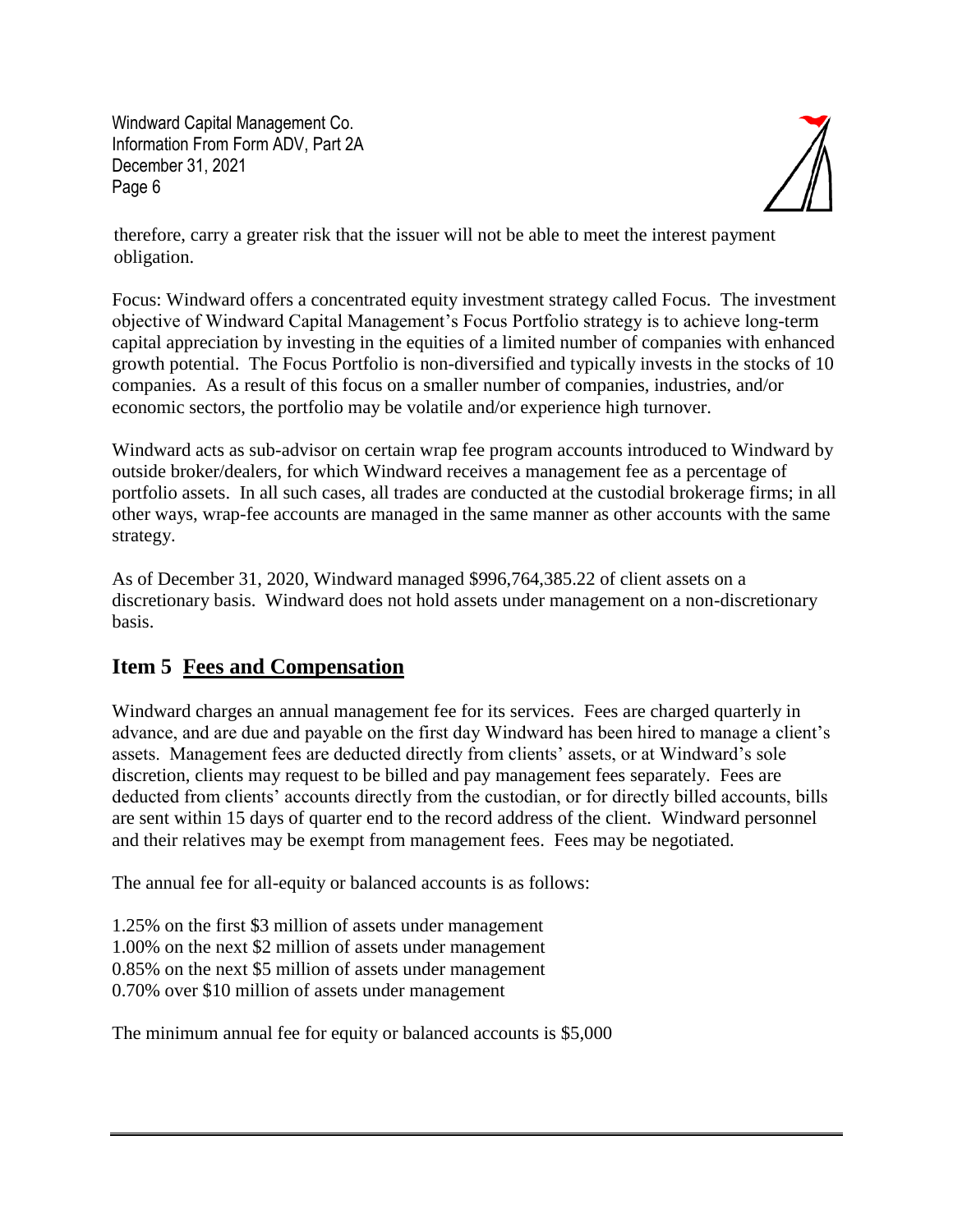

The annual fee schedule for Fixed-Income Accounts is as follows:

0.60% on the first \$10 million of assets under management 0.50% on the next \$5 million of assets under management 0.40% on the next \$5 million of assets under management 0.30% on any amounts in excess of \$20 million of assets under management.

The minimum annual fee for Fixed Income Accounts is \$5,000.

Certain clients will be subject to a fee schedule that may be lower than the schedule shown above. Multiple accounts from the same investor may, at Windward's sole discretion, also be combined for calculation of fee purposes.

A client may terminate asset management services by providing Windward with thirty days' prior written notice of such termination. After the thirty-day period has expired, a pro-rated amount of fees covering the remaining period will be promptly and fully refunded. Windward, in its sole discretion, may allow certain clients to terminate with less than thirty days' notice, however management of the client's account always ends when written notice is received.

Windward may enter into client referral arrangements with various consultants, including but not limited to investment advisors and broker/dealers, whereby Windward's standard fee schedule may be increased or reduced by an agreed upon amount for those clients referred by the consultant, never to exceed the statutory maximum. The client may pay a fee to both the consultant and Windward, or Windward may pay the consultant with a portion of its fees. The combined fees paid by the referred clients will generally be greater than the fees the client would pay if not referred to Windward by the consultant.

In addition to management fees, clients with outside custodians or directed brokerage agreements may incur other fees and expenses in connection with our advisory services. All fees incurred in the course of management are in addition to management fees, unless specifically disclosed by Windward. Clients who have directed Windward to make the custody and trade execution designation pay no trade commissions or custody fees. Clients who own mutual fund assets or exchange traded funds, including money market funds, may be paying two fees for the management of those assets, one to Windward and one to the manager of the mutual fund. Clients with margin balances or loans against the value of their securities pay interest on a monthly basis for these balances.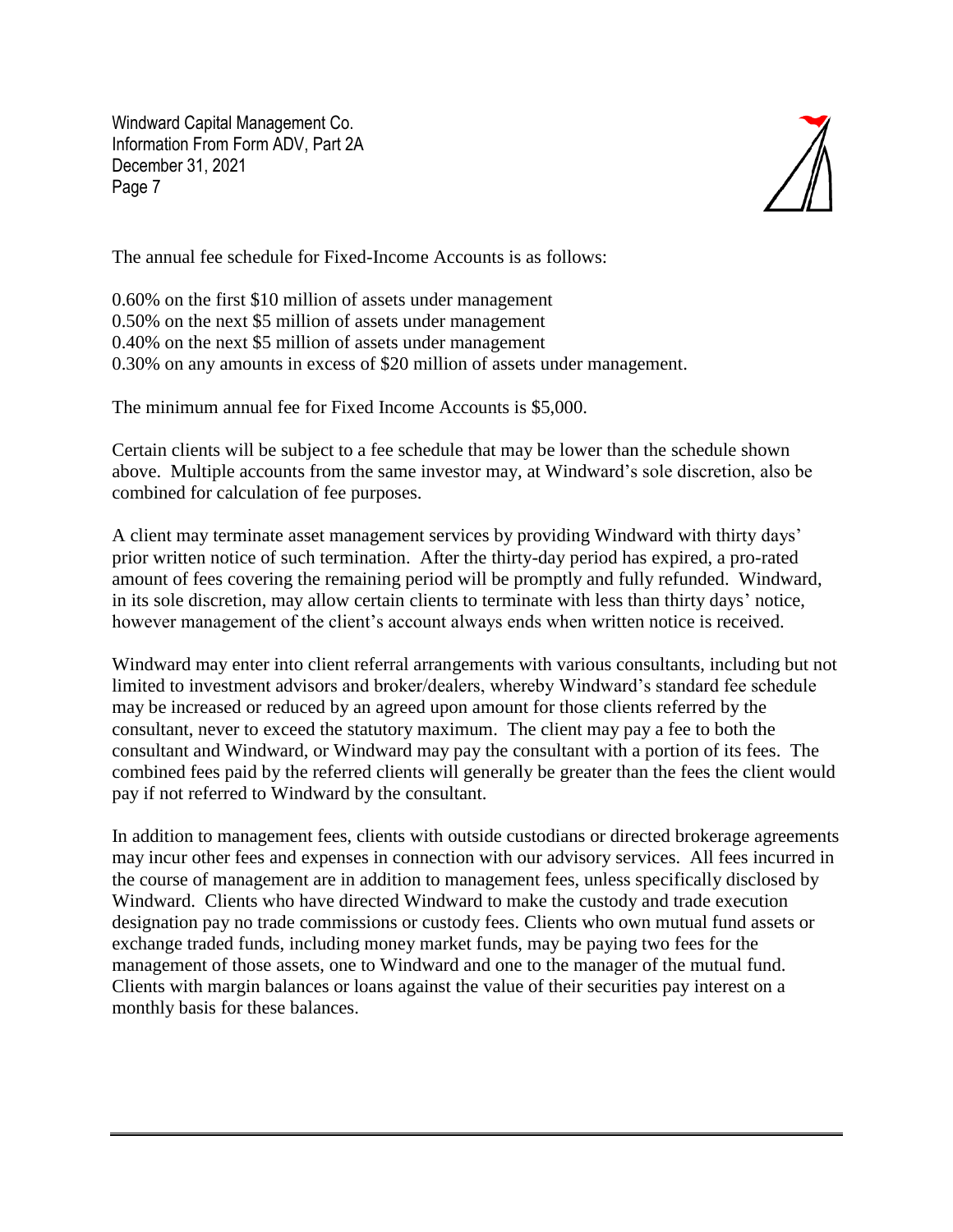

Windward employees, acting in their role as registered representatives with an affiliated broker/dealer may receive compensation for transacting business in other types of financial products, not associated with clients' Windward portfolio. This practice may constitute a conflict of interest to Windward or the employee in that it may give them an incentive to recommend investment products based on the compensation received. All accounts and transactions offered by Windward employees who are also registered representatives are reviewed and approved by a principal of SLR, and must be determined to be suitable for the client. Clients have the option to purchase investment products that are recommended by our employees through other brokers or agents that are not affiliated with Windward.

## **Item 6 Performance-Based Fees and Side-by-Side Management**

Windward does not provide performance based fees to any associated persons for its retail managed portfolios.

# **Item 7 Types of Clients**

Windward generally provides investment advice to individuals; pension and profit sharing plans; trusts, estates or charitable organizations; and corporations or business entities other than those listed above.

## **Item 8 Methods of Analysis, Investment Strategies, and Risk of Loss**

As described above, Windward uses a proprietary relative dividend yield analysis to assist in making investment decisions. This method primarily uses fundamental methods of security analysis. Technical analysis and charts are used to supplement fundamental research.

The main sources of information Windward uses include financial newspapers and magazines, inspections of corporate activities, research materials prepared by other firms, corporate rating services, annual reports, prospectuses, and filings with the Securities and Exchange Commission, computer-accessed databases, company press releases and direct interviews with management. The investment strategies used to implement any investment advice given to clients include longterm purchases (securities held at least one year), short-term purchases (securities sold within one year), and trading securities (securities sold within 30 days), and may include option writing, including covered options, uncovered options, or spreading strategies.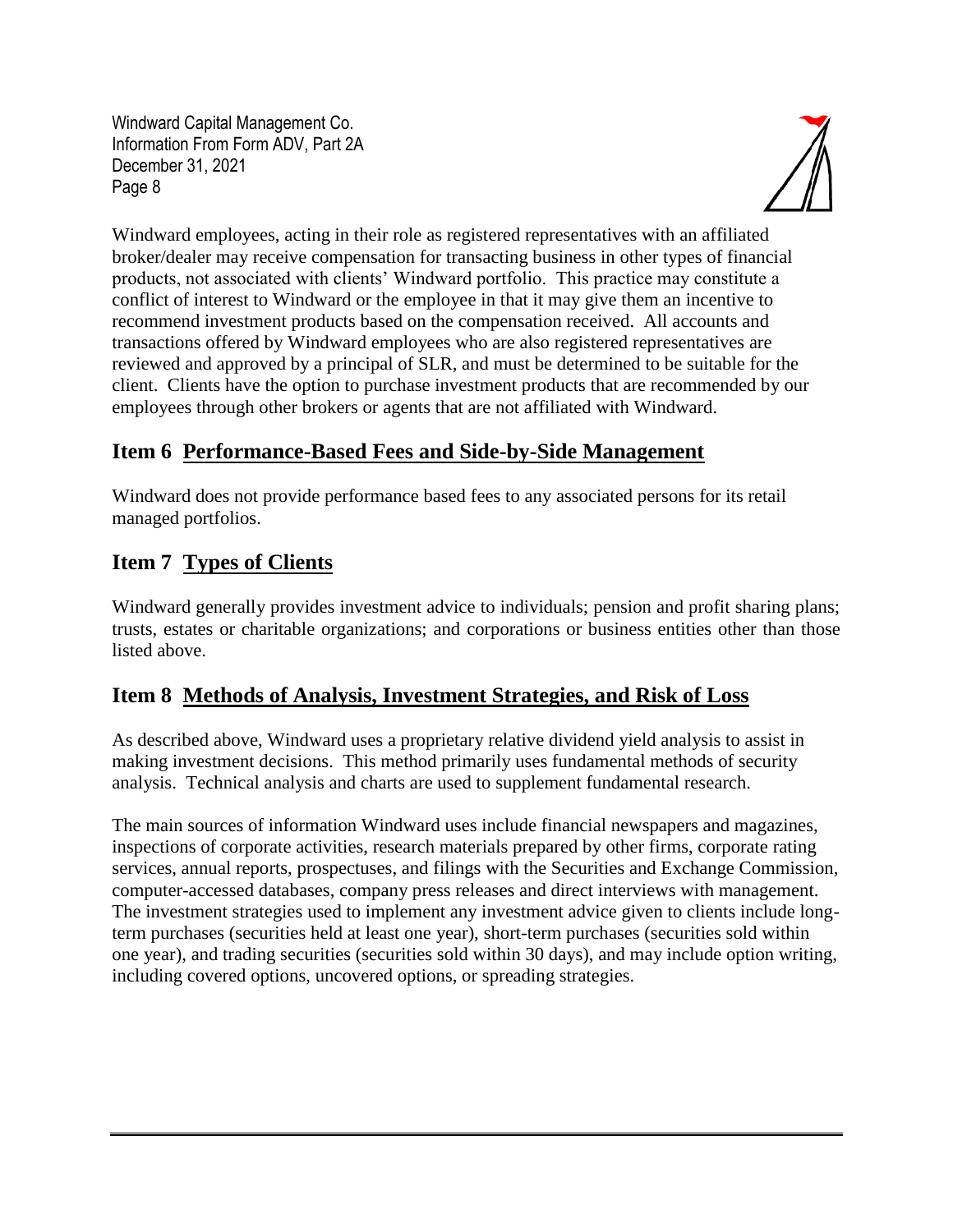

As discussed above in Item 4, **t**he primary product offered by Windward is called "Risk Averse Asset Management," referred to as RAAM. RAAM is available to clients as an all-equity product, or as part of a balanced account containing stocks and bonds.

In the world of investment management, there are a number of different investment styles that can be employed in the management of a client's portfolio. The two most common styles are Growth and Value, and many investment managers adhere strictly to one or the other of these styles in the belief that one is superior to the other. We disagree with this approach.

Historic performance comparisons between growth and value stocks tend to suggest that neither style, if used to the exclusion of the other, is more likely to produce better performance results. For this reason, Windward's Risk Averse Asset Management (RAAM) portfolios are often constructed using both growth and value securities. The portfolio managers select securities from both categories that their analysis indicates will provide the greatest combination of overall return while minimizing financial risk to clients.

All investments in securities, and all strategies offered by Windward, involve risk of loss that clients should be prepared to bear. Each investment strategy discussed in Item 4 involves certain unique risks:

RAAM: All investors in equity management strategies, including our RAAM strategy, assume business risk, the risk of price volatility of the stocks chosen for the portfolio, including possible insolvency of the underlying companies. An additional risk to investors in our RAAM strategy is market risk, the risk that the stock market in general will drop, due to some outside factor that cannot be controlled by diversification, that would affect all or the majority of stocks without regard to sector. For a small number of stocks chosen, investors may also be subject to currency or exchange-rate risk, to the extent that foreign stocks or American Depository Receipts (ADR's) are selected for portfolios. Additionally, since the RAAM strategy focuses on equity investments, investors choosing this strategy assume asset allocation risk, whereby other asset classes such as fixed income or money markets outperform equity investments for a specific period of time.

Capital Appreciation (CapApp): Investors in our CapApp strategy assume risks discussed above for our RAAM portfolios, including business risk, market risk, currency risk, and asset allocation risk. In addition, investors in CapApp assume additional risks beyond that of RAAM, since the CapApp strategy would be less likely to focus on the value or price of the stocks chosen, focusing primarily on the growth characteristics of the companies within our economic and sector themes instead. CapApp investors may also be subject to a certain diversification risk,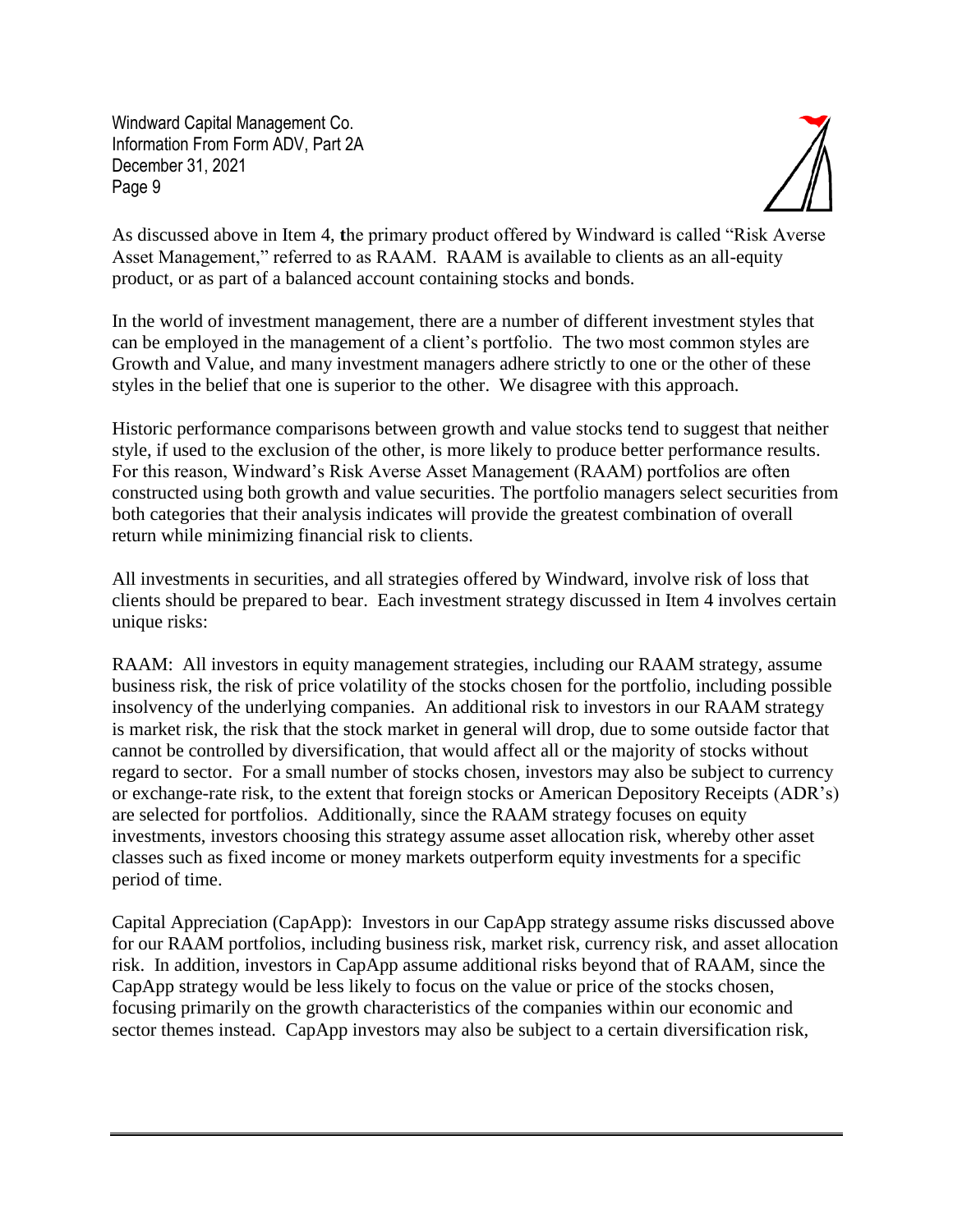

since the universe of stocks to choose from may be smaller than that for RAAM. The portfolios nonetheless are constructed to mitigate risk and experience less volatility than a traditional Growth portfolio, while achieving superior results.

Equity Income: To the extent that this strategy invests in equities, investors in our Equity Income strategy are subject to business risk, market risk, and currency risk, as well as possible diversification risk to the extent that management limits equities selected to dividend paying equities. In addition, investors in this strategy assume risks involved with exchange traded funds (ETFs), Master Limited Partnerships (MLPs) and fixed income securities. MLPs may bring liquidity risk, whereby management may not be able to buy or sell holdings as quickly as desired, or at a desired price, because opportunity or demand are limited at a given time. Additional risks associated with fixed income securities can include interest rate risk, where a fixed income security may decline in value as interest rates rise. Another risk associated with fixed income securities is call risk, whereby debt issuers call away bond issues prior to maturity. Replacement of called bond issues frequently pay a lower interest rate that the bond they are replacing, so investors may need to assume more risk to achieve the same income level. Finally, investors in this strategy assume a certain amount of asset allocation risk, whereby certain asset classes in the portfolios outperform other classes for a specific period of time. The risk is that the portfolios will be over-weighted in a lesser performing asset class.

Balanced Growth: Investors in our Balanced Growth strategy assume all the risks of RAAM investors, mitigated by the reduced exposure to equities of an individual portfolio (typically 60- 65% equities, but this can be tailored to an individual investors needs). In addition, investors in this strategy assume risks associated with fixed income investing, including interest rate risk and call risk. As discussed above, any portfolio assumes asset allocation risk, to the extent that portfolios are over-weighted to a lesser performing asset class.

Balanced Income: Investors in our Balanced Income strategy assume similar risks as those in our Balance Growth strategy, to differing degrees. This strategy assumes lesser business risk, market risk, and currency risk frequently associated with equity investments, since Balanced Income portfolios typically hold 30-35% equities. Even for the fixed income portion, however, a certain potential business and market risk may be present. Balanced Income investors assume a greater exposure to risks associated with fixed income investments, particularly interest rate risk and call risk. In addition, Balance Income investors may be subject to reinvestment risk. In a falling interest rate environment, when bonds mature, investors may not be able to find a replacement paying the same rate without paying a premium or assuming greater risk. Finally, portfolios with a majority of fixed income holdings can be subject to inflation risk, where the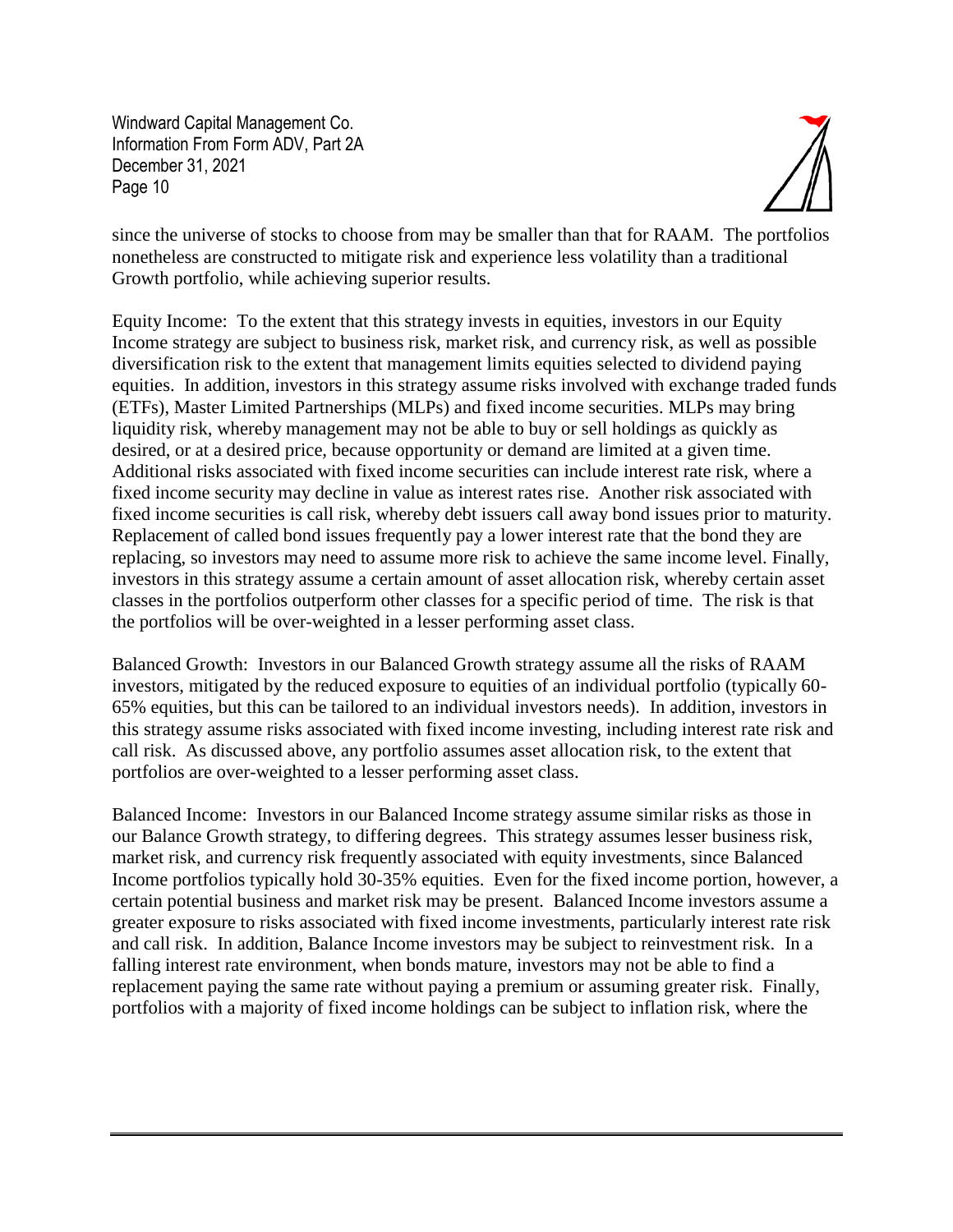

purchasing power of fixed payments generated by the bonds erodes as prices increase in the economy.

Fixed Income: Investors in our Fixed Income strategy are especially subject to risks discussed above such as interest rate risk, call risk, reinvestment risk, and inflation risk, with a lesser exposure to business risk and market risk. Fixed Income investors are also subject to opportunity or asset-allocation risk, whereby the overall return for fixed income securities is less than that for other asset classes over time. As discussed in Item 4, unless directed differently by the client, Windward may use high yield bonds in the fixed income portion of a client portfolio. These bonds are one grade or more below what most investors and rating agencies consider "investment grade" and, therefore, carry a greater risk that the issuer will not be able to meet the interest payment obligation. Windward generally purchases high-yield corporate bonds with a Standard & Poor's rating of BB. Purchasing such securities subjects investors to default risk, whereby the underlying corporation or entity is unable to fully pay investors their promised principle or interest in a timely manner.

Focus: Investors in the Focus strategy assume all risks inherent to equity investing as discussed above, including business risk, market risk, currency risk, and asset allocation risk. In addition, since the Focus strategy is non-diversified and typically invests in the stocks of 10 companies, this strategy is subject to a higher diversification and sector risk compared to our other strategies, and potentially greater volatility and higher turnover.

Clients may open a margin or loan account against their portfolio. If the market value of this portfolio decreases, the client may receive a request for additional capital to be added to the portfolio. If the client fails to add the capital, the firm with whom the client has the margin or loan agreement may sell the securities out of the client's account at a significant loss to the client. In addition, the client will pay interest on the funds it borrows. The performance gains in the client's account may not be sufficient to offset the client's additional costs related to this borrowing. Therefore, the performance of these accounts may be lower than the other Windward accounts that do not have margin or loan agreements in place.

#### **Item 9 Disciplinary Information**

Our firm and our management have no reportable disciplinary events to disclose at this time.

## **Item 10 Other Financial Industry Activities and Affiliations**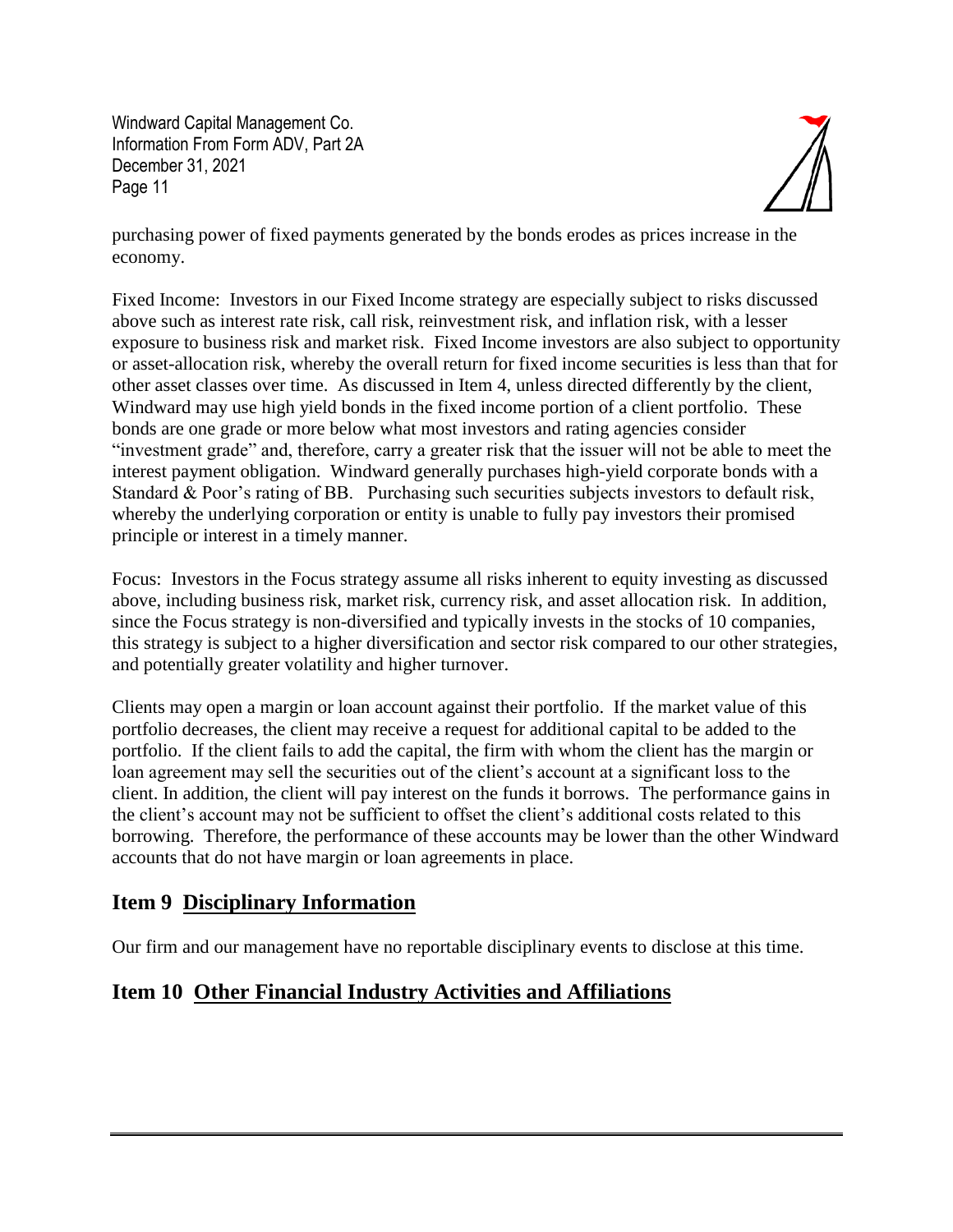

Robert Nichols, Donald Bessler, Stephan Pene, Kenneth Kilpo, and Joseph Robillard are also registered representatives with S.L. Reed & Company ("SLR"), an affiliate of Windward.

## **Item 11 Code of Ethics, Participation or Interest in Client Transactions and Personal Trading**

Windward has a code of ethics intended to enable us to maintain the highest of ethical standards and to ensure full conformity with the rules and regulations of the Investment Advisers Act and state securities laws, which apply to personal conduct of our employees. See the back cover of this brochure for information on how to obtain a full copy of Windward's code of ethics.

It is the overall code of ethics of Windward that employee transactions not be in conflict, or, in Windward's judgment, not be perceived as being in conflict, with any client activity or trade.

Employees and their immediate families (parents, spouse, children, minor brothers or sisters living with parents or employee, non-minor brothers or sisters living with employee, any circumstances where the employee has control or influence over the investment decision of any relative, or is a trustee or executor of an estate), commonly referred to as "employees", may not benefit, directly or indirectly, at the expense of clients, nor take advantage of, or trade on the knowledge they may have of transactions pending, and the possible or potential market impact of such transactions.

Windward has no restrictions on employee transactions in U.S. government securities and openend mutual funds because in Windward's view, as it relates to these securities, there is no opportunity for employees to benefit at the expense of, or because of, action taken for clients.

In specific cases where assets of employees or immediate family members are held in a "blind" trust, then those assets may be deemed as exempt from the above-listed trading policies. Consideration as a blind trust indicates that: 1) the employee has no knowledge or information regarding the specific securities held in the trust; 2) the beneficial owner exercises no control or influence over the selection of specific investments in the trust; and 3) the trustee or an independent investment manager has full discretion to manage the assets, limited only by the fiduciary obligation to invest for the best interest of the beneficial owner.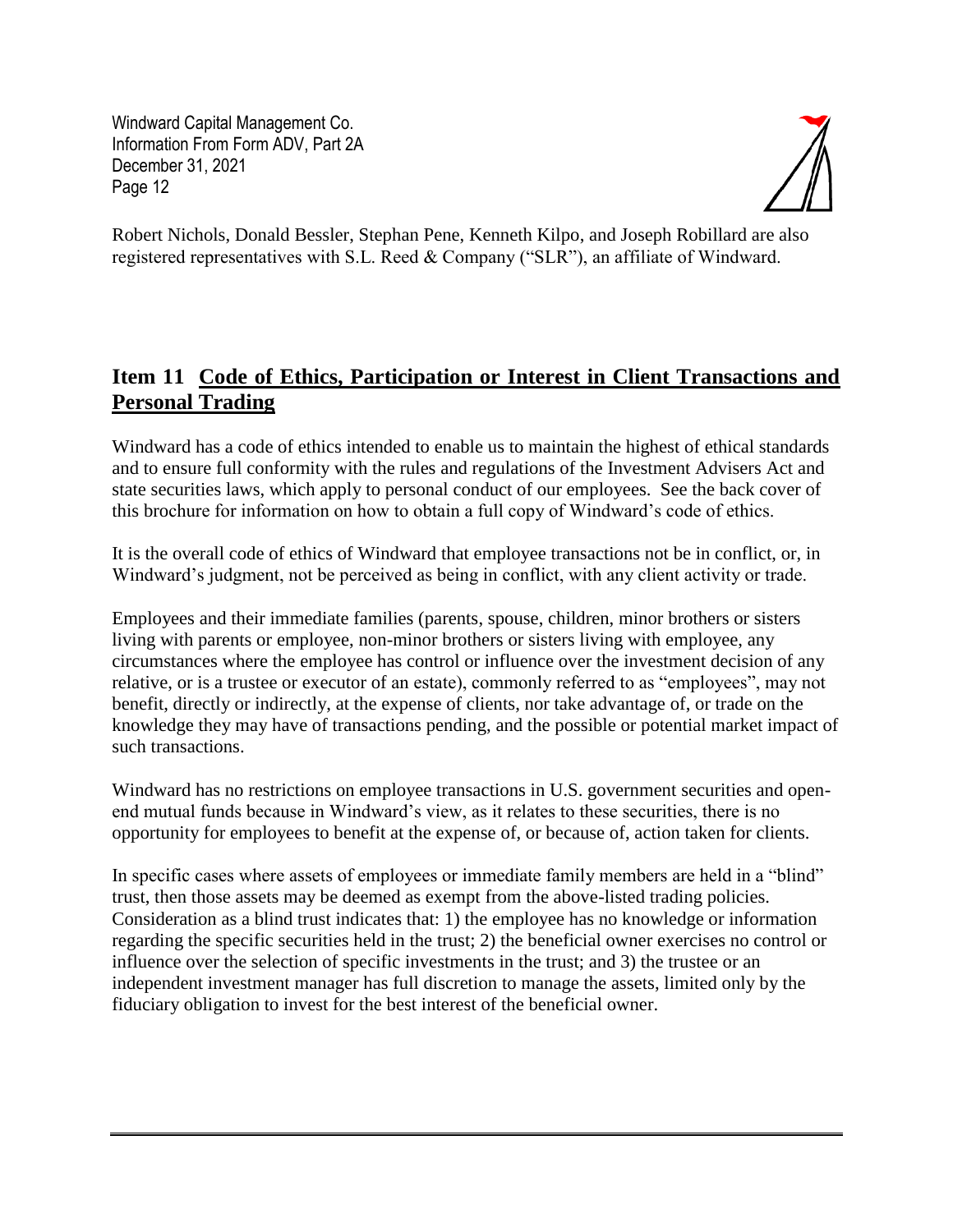

In order to assure that all employees and their related accounts are in compliance with Windward's code of ethics and employee trading policy, all employee and related trades are

approved, in advance, by a Portfolio Manager, and reviewed same day by the Chief Compliance Officer.

Employees may invest in securities that are currently owned or being purchased for clients. Windward believes this creates a commonality of interest. Employees may purchase securities that are being considered for purchase in client accounts, and consequently, may obtain a price that is better or worse than the price the client would obtain when purchasing such securities. In addition, employees may sell securities that are being considered for sale in client accounts, and consequently, may obtain a price that is better or worse than the price the client would obtain when selling such securities.

Securities owned by employees may also be considered or recommended for purchase by Windward on behalf of its clients. When a security or group of securities is being purchased for clients' accounts as part of an investment strategy or "block customer trade", no employees may purchase such securities until all client purchases have been completed, and not until the next business day. After client purchases are completed, employees may place transactions in those same securities.

When a security or group of securities is being sold for clients' accounts as part of an investment strategy or "block customer trade", no sales of that security may be made for any employee account until after the sales for clients' accounts have been completed and not until the next business day. An exception to this general rule that employee trades will come after client trades is when the employee account is also a client account. Such employee accounts will generally be treated in the same manner as other client accounts, except that they are exempt from the management fee.

Another exception is when new clients join Windward, or when clients' investment objectives and/or policies change. In these circumstances, employees may have purchased or sold securities before Windward purchases or sells the same securities for clients' accounts.

As a result of Windward's policy with respect to personal trading by employees after initial investment strategies, or block trades have occurred, it is possible that Windward employees may purchase or sell the same securities as clients on the same day or in advance of a client's transaction and the employee may receive a more favorable price than a client. Moreover,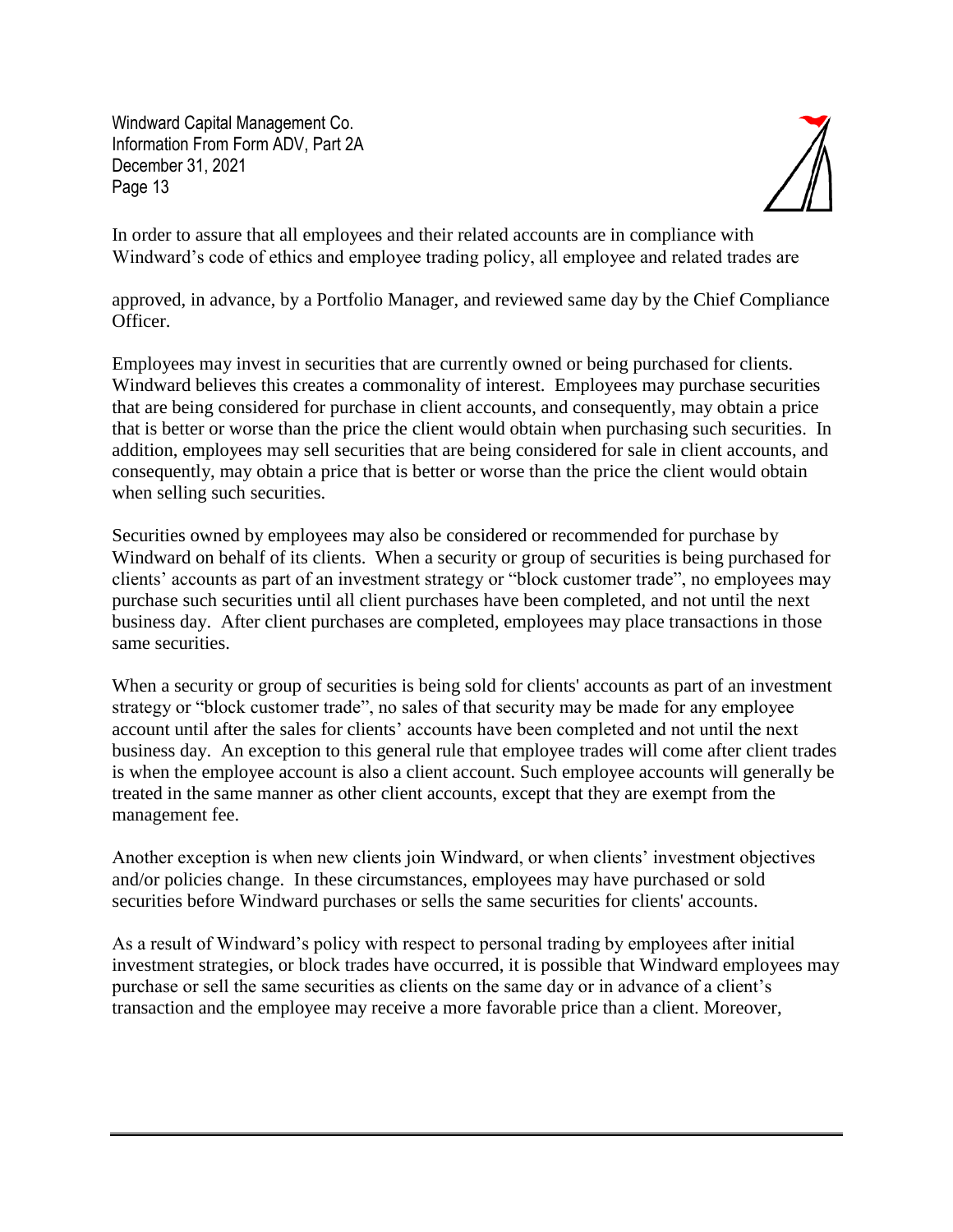

Windward permits employees to sell a security when Windward is holding that security for existing clients and purchasing it for new clients.

There may also be a small number of instances, in which all purchases have to be made at the same time and price, for example in an initial public or secondary offering that is not considered a 'hot issue'. In these cases, employees and clients may purchase securities at the same time and price. In addition, in tender offers, forced conversions, or other corporate events, employee transactions may take place at the same time and price as transactions for clients.

To ensure compliance with Windward's trading policies, all employees are required to provide Windward with copies of regular statements showing account activity and existing holdings.

## **Item 12 Brokerage Practices**

Clients have the choice of selecting the broker/dealer where their trades are sent ("Directed Brokerage"), or may grant Windward the authority to do so. In cases where Windward has been given authority, trades are allocated to brokers based on Windward's evaluation of each broker's capability to provide the best execution of the clients' transactions and the best overall cost and services to the client. Factors considered by Windward include, but are not limited to, fees and expenses, the availability and capability of the broker to effect the transaction in a timely and efficient fashion, the broker's facilities, reliability, financial responsibility, responsiveness to Windward, and any research and other services and products provided by the broker.

Clients may already have an existing relationship with a particular broker/dealer, and may instruct Windward to direct all transactions generated by their portfolio to that broker/dealer (hereinafter referred to as "Directed Broker"). In those instances where clients have negotiated a mutually agreed upon commission rate with the Directed Broker, Windward will not attempt to re-negotiate commission rates. Clients must be aware that these directions may result in the client paying a higher commission, or price, and in receiving less favorable execution than that available if Windward were free to select the broker.

Windward often aggregates orders for different clients and groups of clients, including employee accounts that are also client accounts, in an 'omnibus account' in the name of the client's custodian. If an order is placed in an 'omnibus account,' the client will not receive any confirmation from the broker, although the transaction will be reported on the client's monthly statement from the custodian. All accounts participating in these aggregated orders, called "block" trades will receive the same average price per share for the securities bought or sold. If an aggregated order is not filled completely, Windward will allocate the partially filled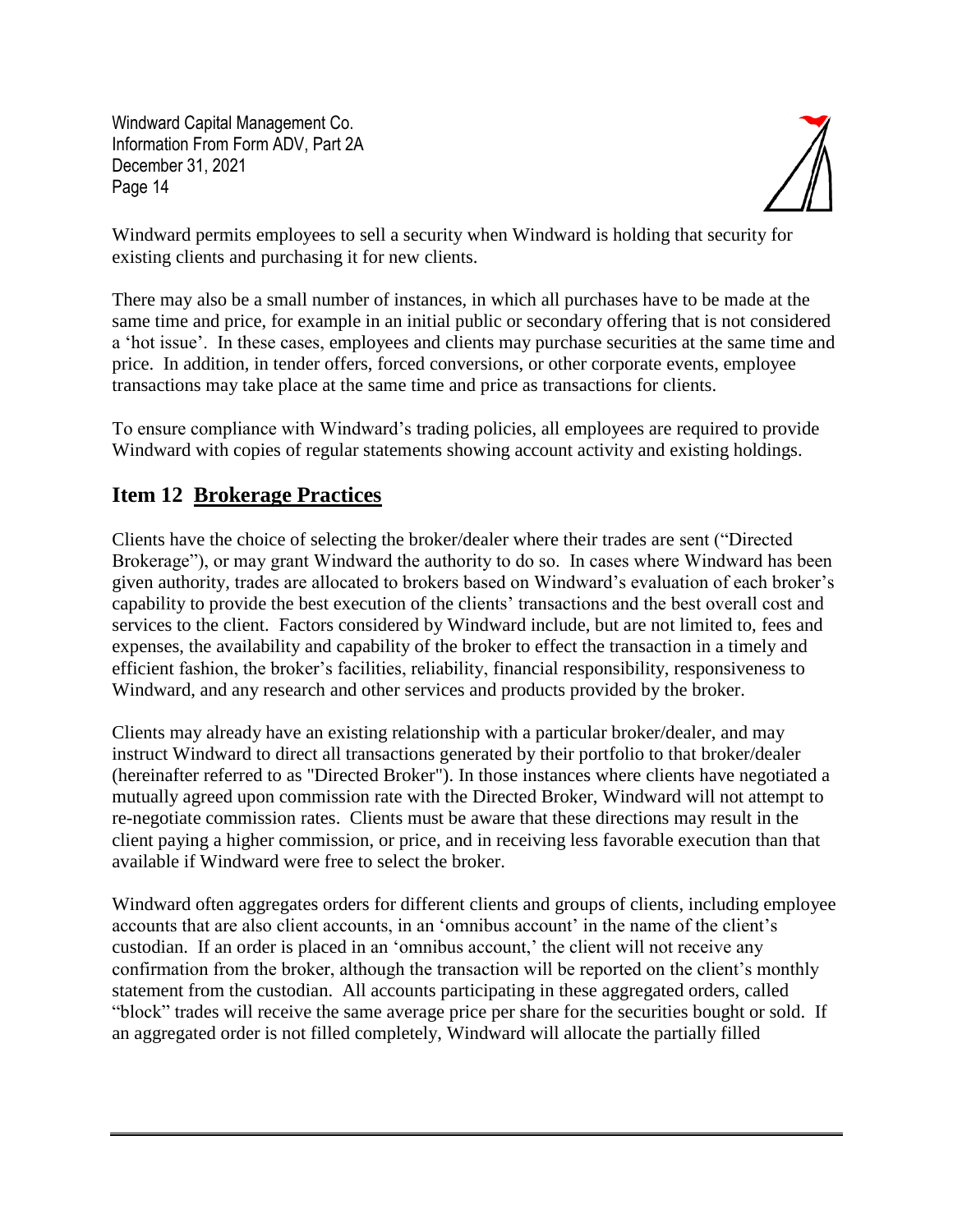

transaction to clients based on an alphabetical rotation. Windward charges no commission or ticket charge for block or individual trades through Windward's primary custodian on equity trades; the charge through this custodian is \$1 per bond for fixed income trades.

Clients with a Directed Broker may not be able to participate in "block" trades, and may not receive the same execution price as those clients who have given Windward discretion to select brokerage. When possible, Windward will aggregate the trades of clients with the same Directed Broker. However, clients in an aggregated trade with a Directed Broker may pay different commission rates.

## **Item 13 Review of Accounts**

All accounts are reviewed by one of the principals of Windward at least once per week. Additionally, any new purchase idea will cause each account to be reviewed immediately to determine the appropriateness of that particular investment for the client. Each sell idea causes every account to be reviewed to determine if that security is held by the client, and whether there are any policy or other reasons why the sell should not be carried out for each and every client involved. It is anticipated that all accounts will be reviewed at a minimum several times monthly.

The primary reviewers are Donald Bessler, Chief Investment Officer of Windward, and Robert Nichols, Chairman of Windward. Mr. Nichols and Mr. Bessler have access to all data files showing any specific instructions issued by each client.

Regular written reports are mailed to clients no less frequently than quarterly. Reports show a summary of cost and market value of the entire portfolio under management. Reports also show sector detail with percentages of a portfolio invested in different economic sectors based on end of period prices. Reports include a listing of all holdings in a client's portfolio including cost, current price, number of shares, total cost, total market value, estimated income and/or yield.

## **Item 14 Client Referrals and Other Compensation**

Windward may compensate certain employees or affiliates responsible for marketing and client service, at no additional cost to the client, with a percentage of management fees paid by clients to Windward.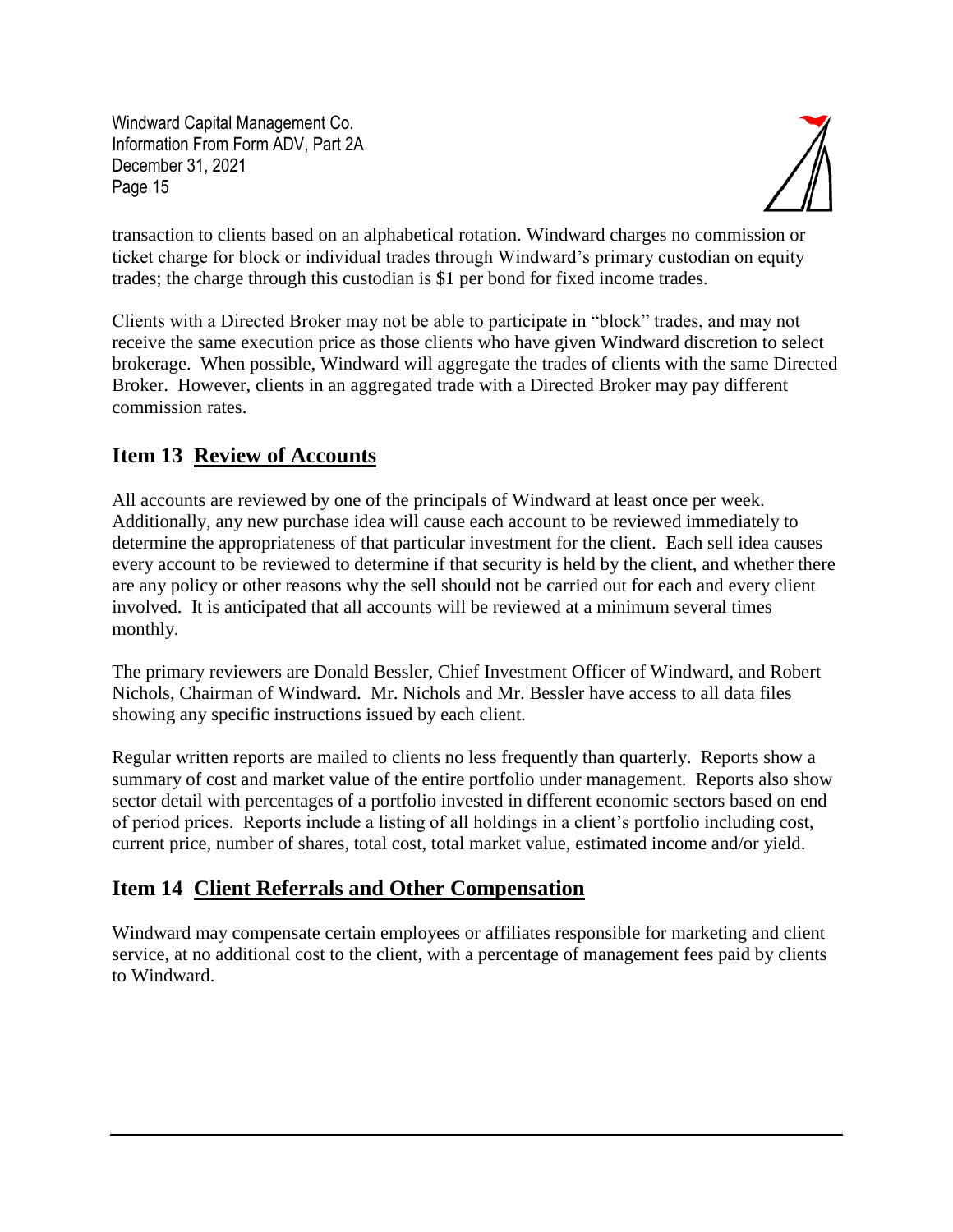

Windward may enter into contractual agreements with non-affiliated individuals and organizations (referred to as "agents") that solicit clients for Windward. All such agreements will be in writing and will be in compliance with Rule 206(4)-3 of the Investment Advisers Act of 1940.

In no instance will the commission paid to affiliates, employees, or agents impact or increase the fees paid by the client to Windward.

# **Item 15 Custody**

All client funds are held in custody at an unaffiliated broker/dealer or appropriate financial institution. Clients receive monthly account statements directly from their custodian, and are encouraged to compare these statements with the quarterly statements issued by Windward.

# **Item 16 Investment Discretion**

Windward's client agreement includes explicit authorization for Windward to determine, without obtaining specific client consent, which securities are being bought or sold and the amounts appropriate for each client. Any limitations on Windward's discretionary authority are defined by the client, and are given in writing as part of the clients' specific instructions in their management agreement, or otherwise by written request.

# **Item 17 Voting Client Securities**

Windward votes all proxies on behalf of a client's portfolio unless (a) the client requests otherwise in writing, (b) the proxy is associated with a security that was transferred to Windward that the firm sold after the record date for voting the proxy; (c) the costs of voting outweigh the benefits; or (d) for brokerage accounts with margin, any share that are loaned to other investors through their margin agreements (borrowers hold the voting rights in this situation). Windward acknowledges that conflicts of interest may arise between the firm and its clients with respect to voting securities. Windward has addressed conflicts of interest by developing firm guidelines around voting of securities, designed to keep clients best interests in mind during proxy voting. See the back cover of this brochure for information on how to obtain complete information on the proxy voting policy, as well as information on how we voted individual securities.

# **Item 18 Financial Information**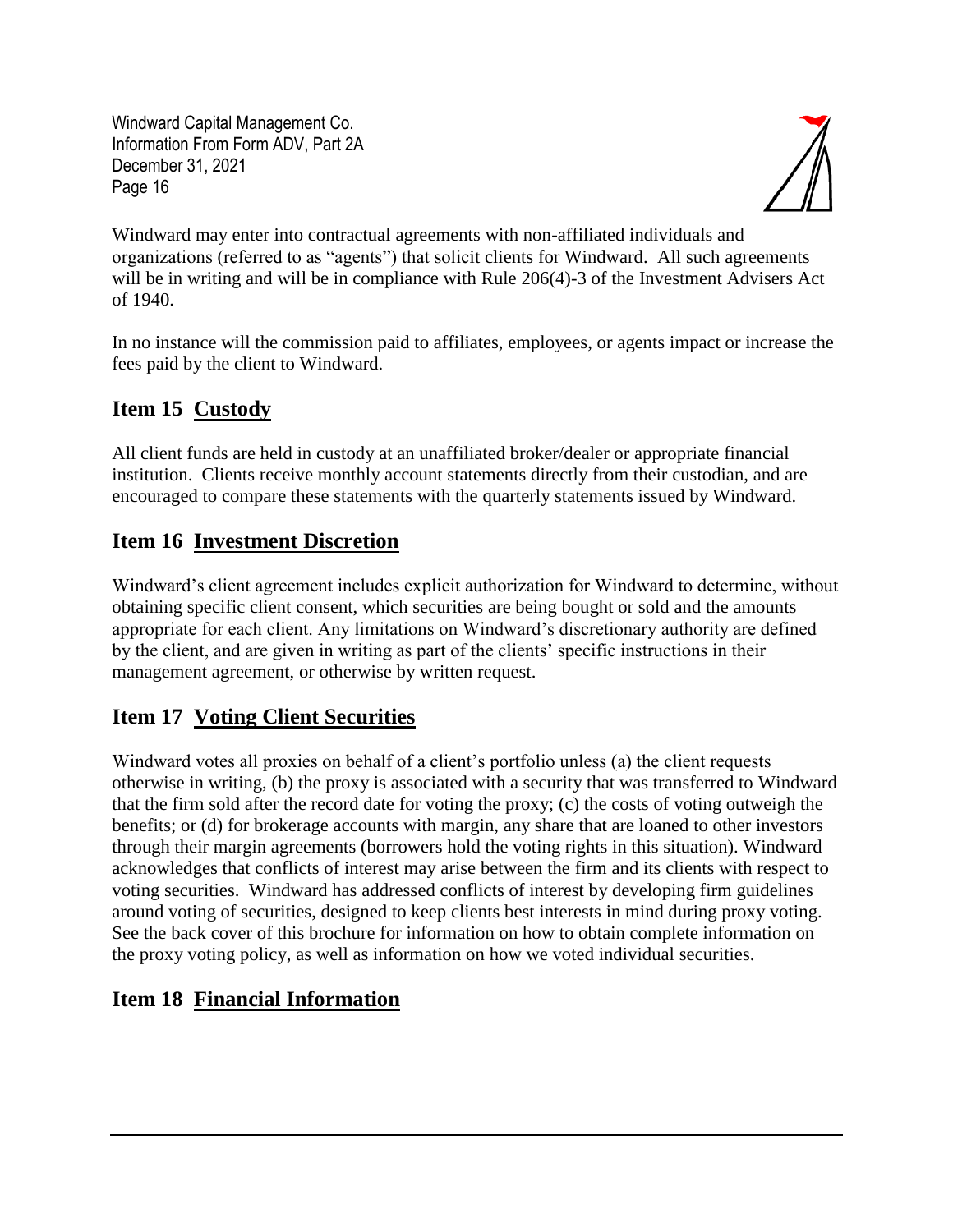

WCM does not require or solicit prepayment of more than \$1,200 in fees per client, six months or more in advance. WCM does not have any financial condition that is reasonably likely to impair our ability to meet contractual commitments to clients. WCM has not been the subject of a bankruptcy petition at any time during the past ten years.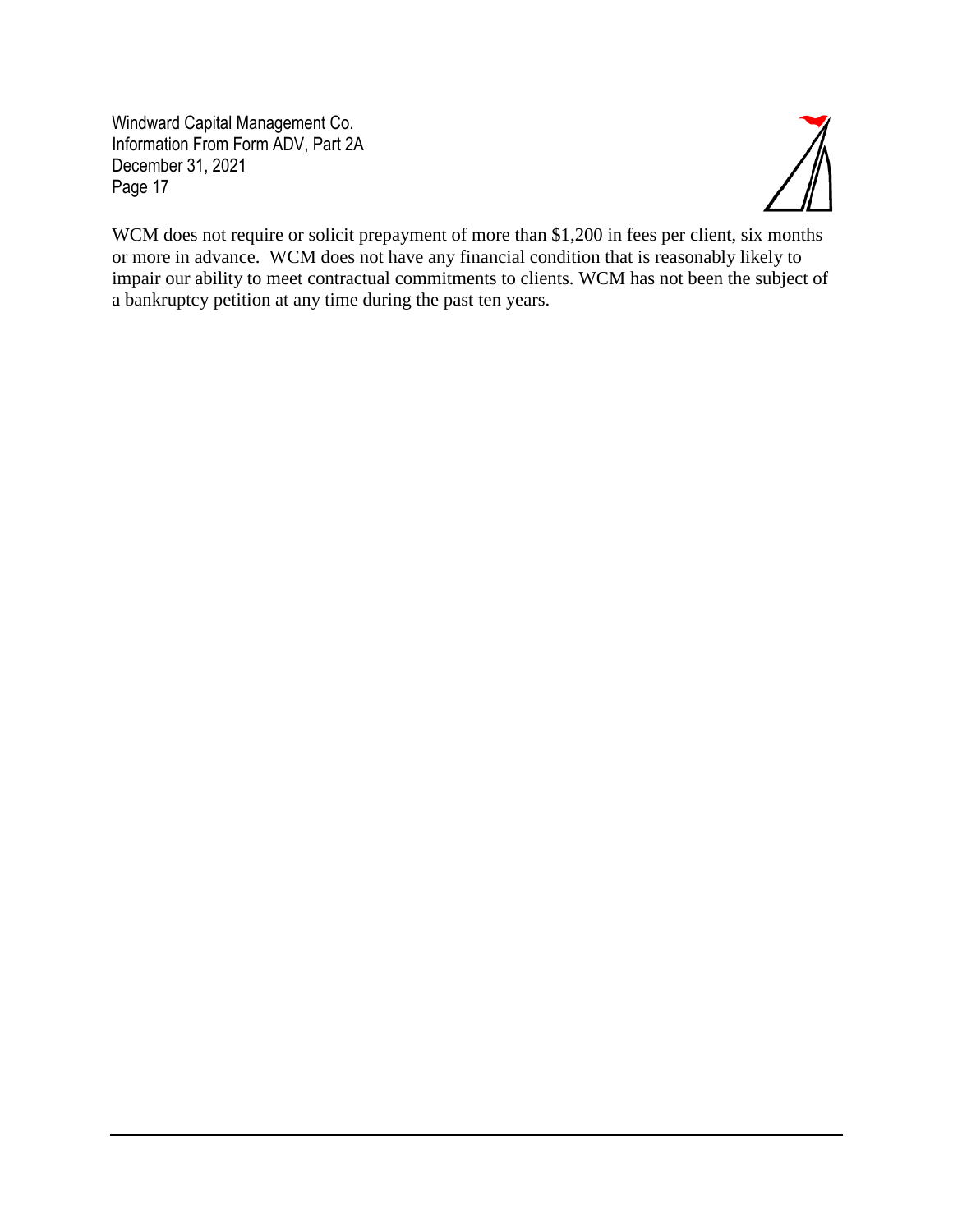

#### *INFORMATION CONTAINED IN FORM ADV, PART 2B*

#### **Robert W. Nichols, Chairman and Portfolio Manager 11111 Santa Monica Blvd. Suite 1200 Los Angeles, CA 90025 (310) 893-3002**

#### **Item 1 Cover Page**

This brochure supplement provides information about Robert W. Nichols that supplements the Windward Capital Management Company ("Windward") brochure. You should have received a copy of that brochure. Please contact our Chief Compliance Officer, Stephan R. Pene, at (310) 893-3006 if you did not receive Windward's brochure or if you have any questions about the contents of this supplement.

Additional information about Robert W. Nichols is also available on the SEC's website at [www.adviserinfo.sec.gov.](http://www.adviserinfo.sec.gov/)

#### **Item 2 Educational Background and Business Experience**

**Robert Wayne Nichols**: Born 1938. **Education**: University of Texas at Austin, 1962; MBA Claremont Graduate School, 1983; MA Claremont Graduate School, 1984; Ph.D. Management Claremont Graduate School, 1992. **Business:** Chairman, Chief Executive Officer, Portfolio Manager, Windward Capital Management Co., 1/96-present; Chairman, S.L. Reed & Company, 1/96-present; Registered Representative, Laidlaw Equities, Inc., 11/95-4/97; Chairman, Incentive Benefits Inc., 11/92-12/95; Retired, 4/92-11/92; President, RNC Capital Management Co., an investment advisor, 3/71-4/92; (All of the following companies are affiliated with RNC Capital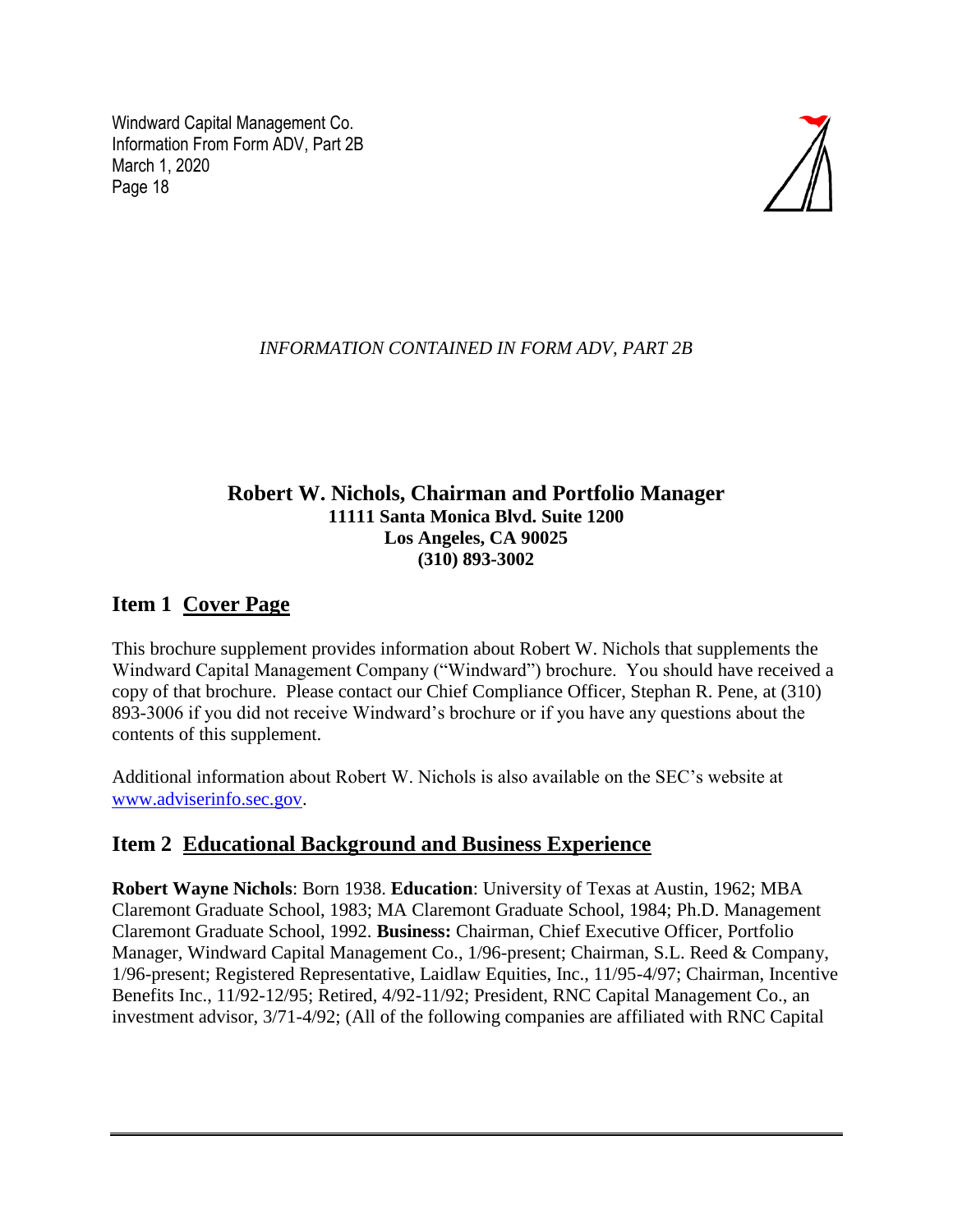

Management Co.) Chairman of Midvale Securities Corporation, a broker-dealer, 9/84-4/92; Chairman, IMC Asset Management, Inc., a real estate syndication firm, 5/74-4/92; President, Roley, Nichols Capital Group, Inc., 7/76-3/92 and Executive Vice President from 3/92-4/92; President, La Mesa Associates, 5/74-2/92; President, Roley, Nichols & Company, 3/82-5/87; Chairman and CEO, RNC Regency Fund, Inc., 10/85-6/90; Chairman and CEO, RNC Income Fund, Inc., 5/86-6/90; Chairman and CEO, RNC Convertible Securities Fund, Inc., 8/86-6/90; Chairman and CEO, RNC Westwind Fund, Inc., 12/86-6/90; Chairman and CEO, RNC Short/Intermediate Government Securities Fund Inc., 7/88-6/90; Chairman and CEO, RNC Liquid Assets Fund, Inc., 5/86-6/90; Chairman and CEO, RNC Corporate Cash Management Fund, Inc., 8/86-2/89.

## **Item 3 Disciplinary Information**

Does not apply to this individual.

# **Item 4 Other Business Activities**

Mr. Nichols is a registered representative, general securities principal, municipal securities principal, and life and disability insurance agent of S.L. Reed and Company (SLR), an affiliate broker/dealer of Windward. Mr. Nichols does not receive 12b-1 fees, however as a registered representative he may receive brokerage commissions from client trading activity not associated with the client's Windward portfolio. This practice may constitute a conflict of interest to Windward or Mr. Nichols, in that it may give them an incentive to recommend other non-Windward related investment products through the broker/dealer. All accounts and transactions offered by Windward employees who are also registered representatives are reviewed and approved by a principal of Windward, and must be determined to be suitable for the client. Clients have the option to purchase investment products that are recommended by our employees through other brokers or agents that are not affiliated with Windward.

# **Item 5 Additional Compensation**

Does not apply to this individual.

# **Item 6 Supervision**

All portfolio management and investment decision making by Mr. Nichols is done in consultation with Mr. Donald Bessler, Chief Investment Officer and Portfolio Manager for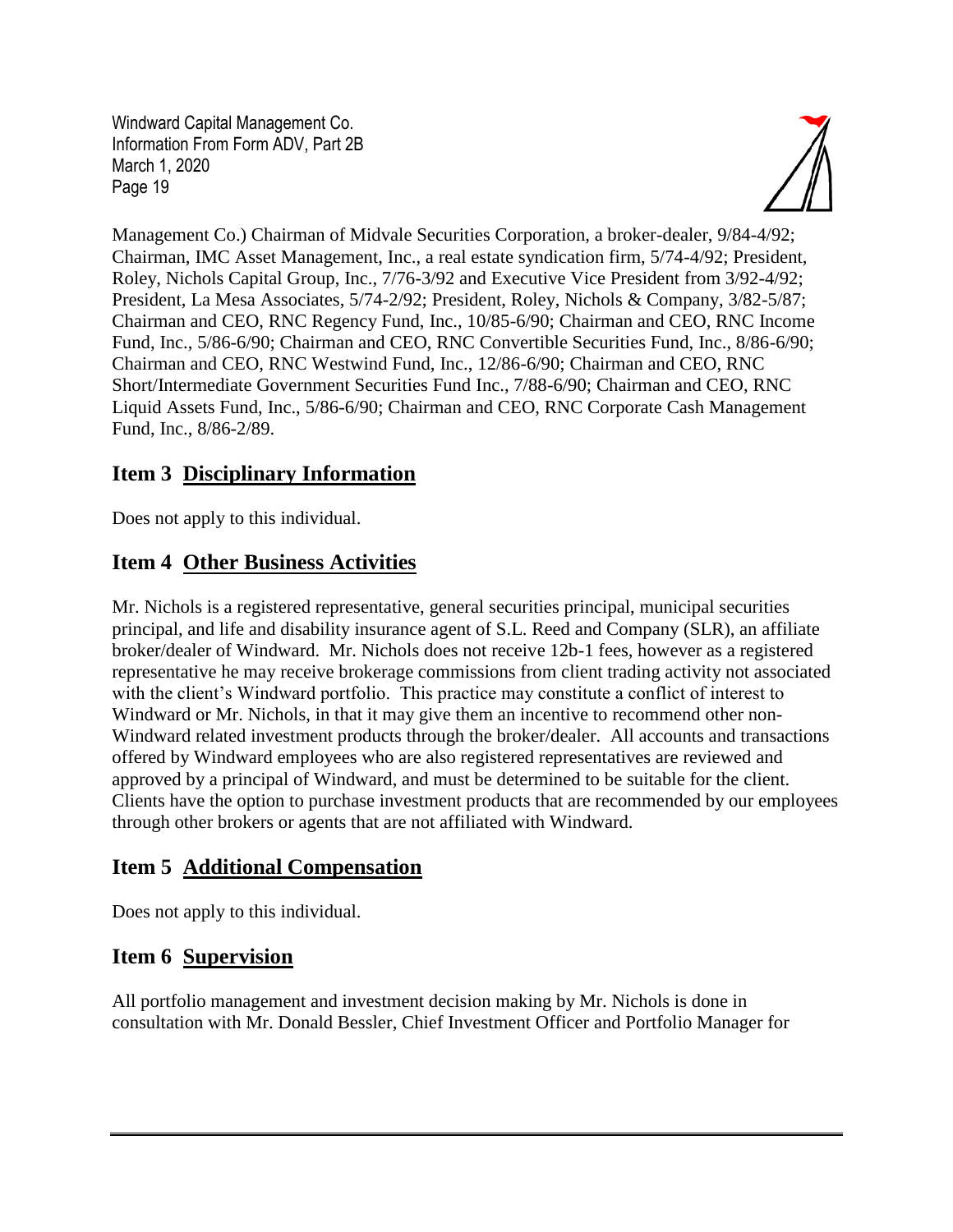

Windward. The portfolio managers reach a consensus before investment changes are made to portfolio composites or individual client portfolios.

All client interactions and advice given to clients by Mr. Nichols are supervised by:

Stephan R. Pene Chief Compliance Officer (310) 893-3006

Mr. Pene monitors advice provided to clients by reviewing and approving all advertising and sales materials in advance of such materials being given to clients. He also reviews all electronic and written correspondence between Mr. Nichols, clients, and the public at large. Mr. Pene reviews all paperwork and applications submitted by clients, referring to their financial background, experience, and investment needs, to determine whether the investment strategies and advice given by Mr. Nichols are suitable for the individual/institutional client(s).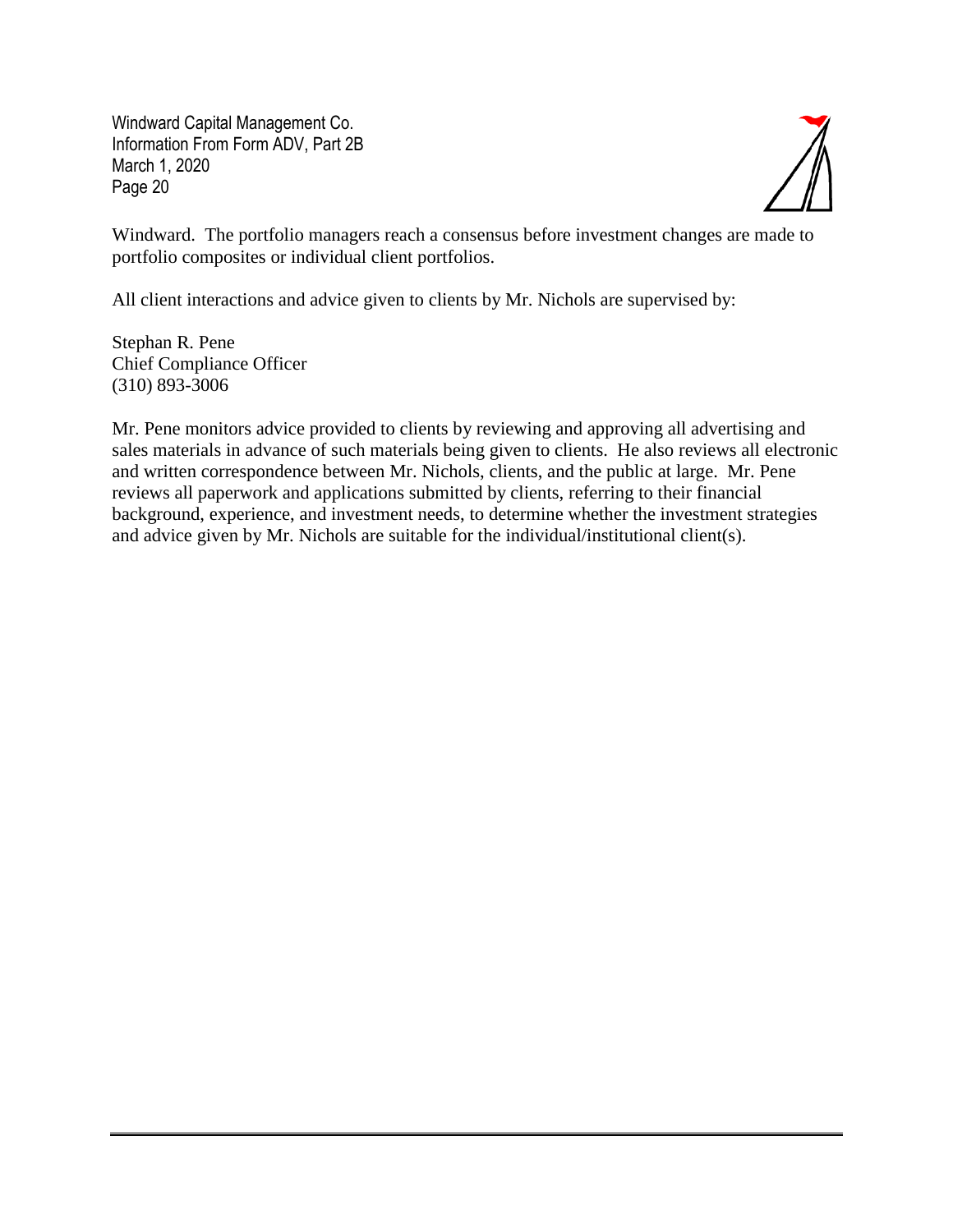

#### **Donald Bessler, Chief Investment Officer and Portfolio Manager 11111 Santa Monica Blvd. Suite 1200 Los Angeles, CA 90025 (310) 893-3004**

## **Item 1 Cover Page**

This brochure supplement provides information about Donald Bessler that supplements the Windward Capital Management Company ("Windward") brochure. You should have received a copy of that brochure. Please contact our Chief Compliance Officer, Stephan R. Pene, at (310) 893-3006 if you did not receive Windward's brochure or if you have any questions about the contents of this supplement.

Additional information about Donald Bessler is also available on the SEC's website at [www.adviserinfo.sec.gov.](http://www.adviserinfo.sec.gov/)

## **Item 2 Educational Background and Business Experience**

**Donald R. Bessler, CPA**: Born 1962. **Education:** BS Finance, BS Accounting, BA Psychology, Summa Cum Laude, Lehigh University, 1986. **Business:** Chief Investment Officer and Portfolio Manager, Windward Capital Management Co., 5/04-present; Unemployed, 04/04; Senior Vice President and Senior Portfolio Manager, First American Trust, FSB, 01/04-03/04; Senior Vice President and Senior Portfolio Manager, First American Capital Management, Inc., 06/02-12/03; Consultant, Self-Employed, 11/01-05/02; Principal, Managing Director, and Director of Research, Roxbury Capital Management, LLC, 08/92-10/01.

# **Item 3 Disciplinary Information**

Does not apply to this individual.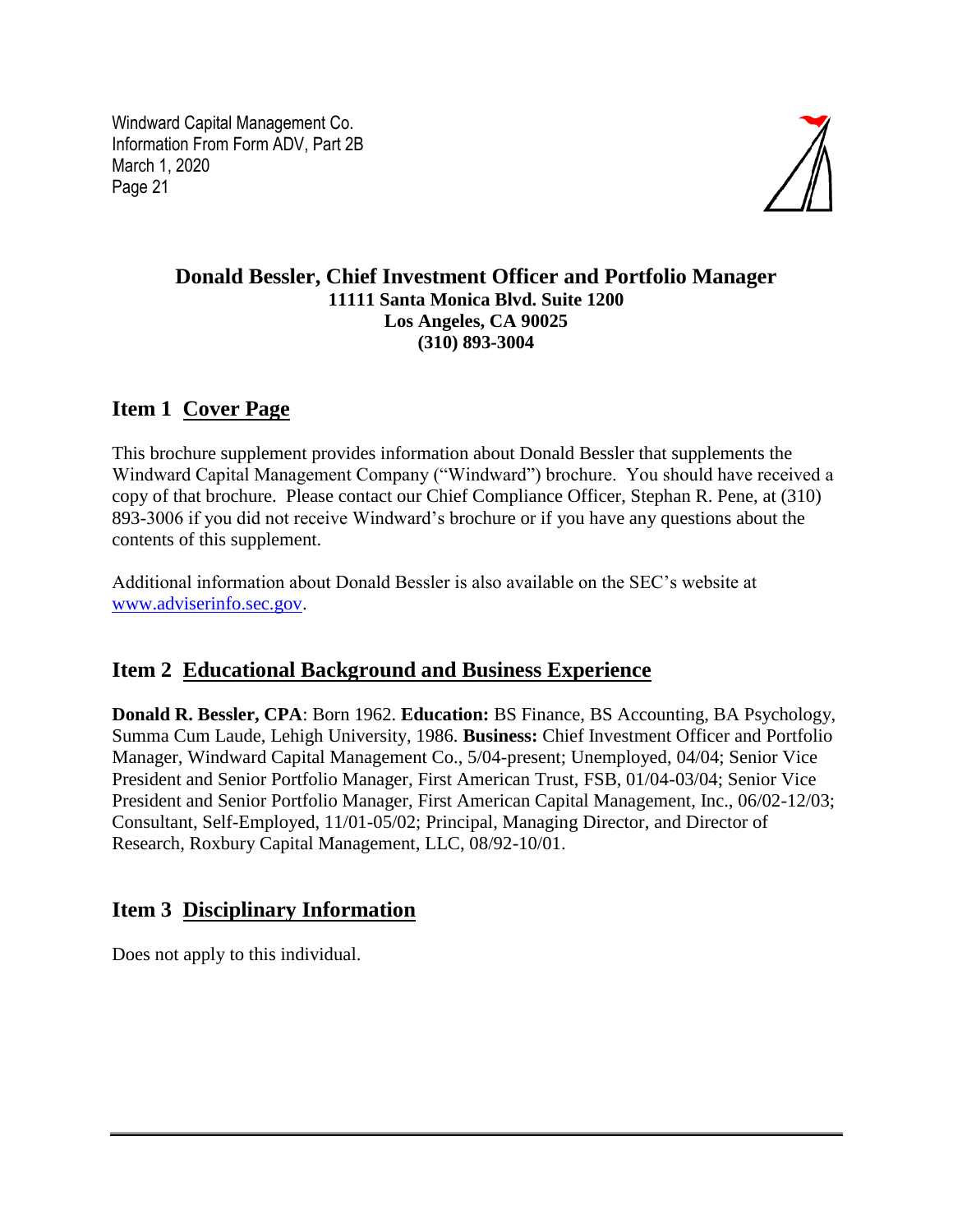

## **Item 4 Other Business Activities**

Mr. Bessler is a registered representative of S.L. Reed and Company (SLR), an affiliate broker/dealer of Windward. Mr. Bessler does not receive 12b-1 fees, nor does he currently receive brokerage commissions in his capacity as a registered representative with SLR. If he were to receive 12b-1 fees or commissions in the future, this may constitute a conflict of interest to Windward or Mr. Bessler, in that it may give them an incentive to recommend other non-Windward related investment products through the broker/dealer. All accounts and transactions offered by Windward employees who are also registered representatives are reviewed and approved by a principal of Windward, and must be determined to be suitable for the client. Clients have the option to purchase investment products that are recommended by our employees through other brokers or agents that are not affiliated with Windward.

## **Item 5 Additional Compensation**

Does not apply to this individual.

## **Item 6 Supervision**

All portfolio management and investment decision making by Mr. Bessler is done in consultation with Mr. Robert W. Nichols, Chairman and Portfolio Manager for Windward. The portfolio managers reach a consensus before investment changes are made to portfolio composites or individual client portfolios.

Any direct sales presentation, solicitation, or investment advice to individual/institutional clients or prospective clients are supervised by:

Stephan R. Pene, Chief Compliance Officer, 310-893-3006

Mr. Pene monitors advice provided to clients by reviewing and approving all advertising and sales materials in advance of such materials being given to clients. He also reviews all electronic and written correspondence between Mr. Bessler, clients, and the public at large. Mr. Pene reviews all paperwork and applications submitted by clients, referring to their financial background, experience, and investment needs, to determine whether the investment strategies and advice given by Mr. Bessler are suitable for the individual/institutional client(s).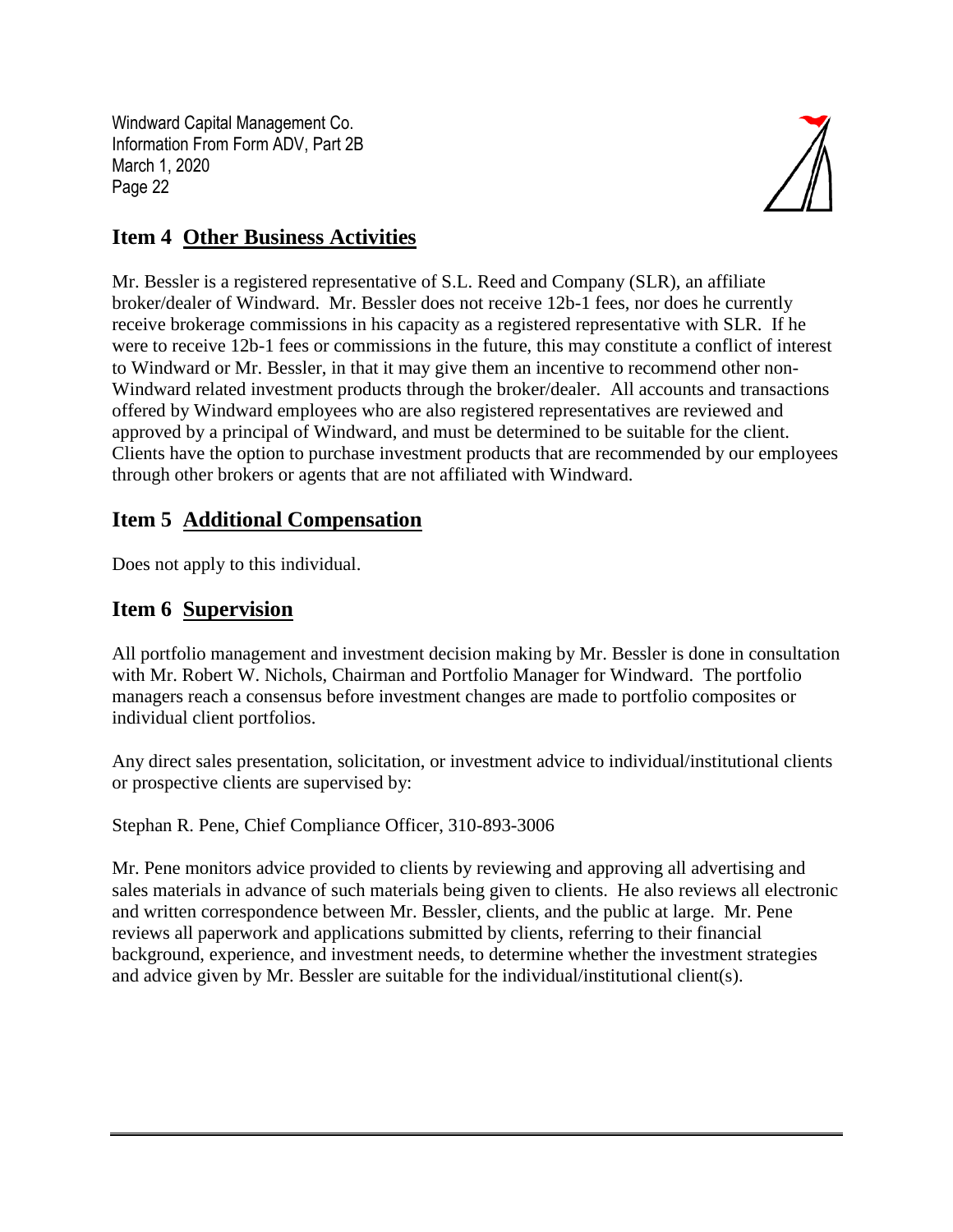

#### **Kenneth Kilpo, Managing Director, Advisory Services 11111 Santa Monica Blvd. Suite 1200 Los Angeles, CA 90025 (310) 893-3014**

## **Item 1 Cover Page**

This brochure supplement provides information about Kenneth Kilpo that supplements the Windward Capital Management Company ("Windward") brochure. You should have received a copy of that brochure. Please contact our Chief Compliance Officer, Stephan R. Pene, at (310) 893-3006 if you did not receive Windward's brochure or if you have any questions about the contents of this supplement.

Additional information about Kenneth Kilpo is also available on the SEC's website at [www.adviserinfo.sec.gov.](http://www.adviserinfo.sec.gov/)

## **Item 2 Educational Background and Business Experience**

**Kenneth G. Kilpo**: Born 1969. **Education**: BA, Economics, University of California-San Diego **Business:** Managing Director, Advisory Services, Windward Capital Management Co. and S.L. Reed & Company, 04/2000-present; Financial Consultant, WM Financial Services, 08/1999-04/2000; Financial Consultant, Merrill Lynch, Pierce, Fenner & Smith Inc., 08/1998-05/1999; Broker, J. B. Oxford & Company 08/1994-07/1999.

#### **Item 3 Disciplinary Information**

Does not apply to this individual.

## **Item 4 Other Business Activities**

Mr. Kilpo is a registered representative, general securities principal, and life and disabilities insurance agent of S.L. Reed and Company (SLR), an affiliate broker/dealer of Windward. In his role as a registered representative of SLR, Mr. Kilpo may receive a 12b-1 trailer fee on client assets invested in securities that distribute 12b-1 fees, as well as brokerage commissions from client trading activity not associated with the client's Windward portfolio. This practice may constitute a conflict of interest to Windward or Mr. Kilpo, in that it may give them an incentive to recommend other non-Windward related investment products through the broker/dealer. All accounts and transactions offered by Windward employees who are also registered representatives are reviewed and approved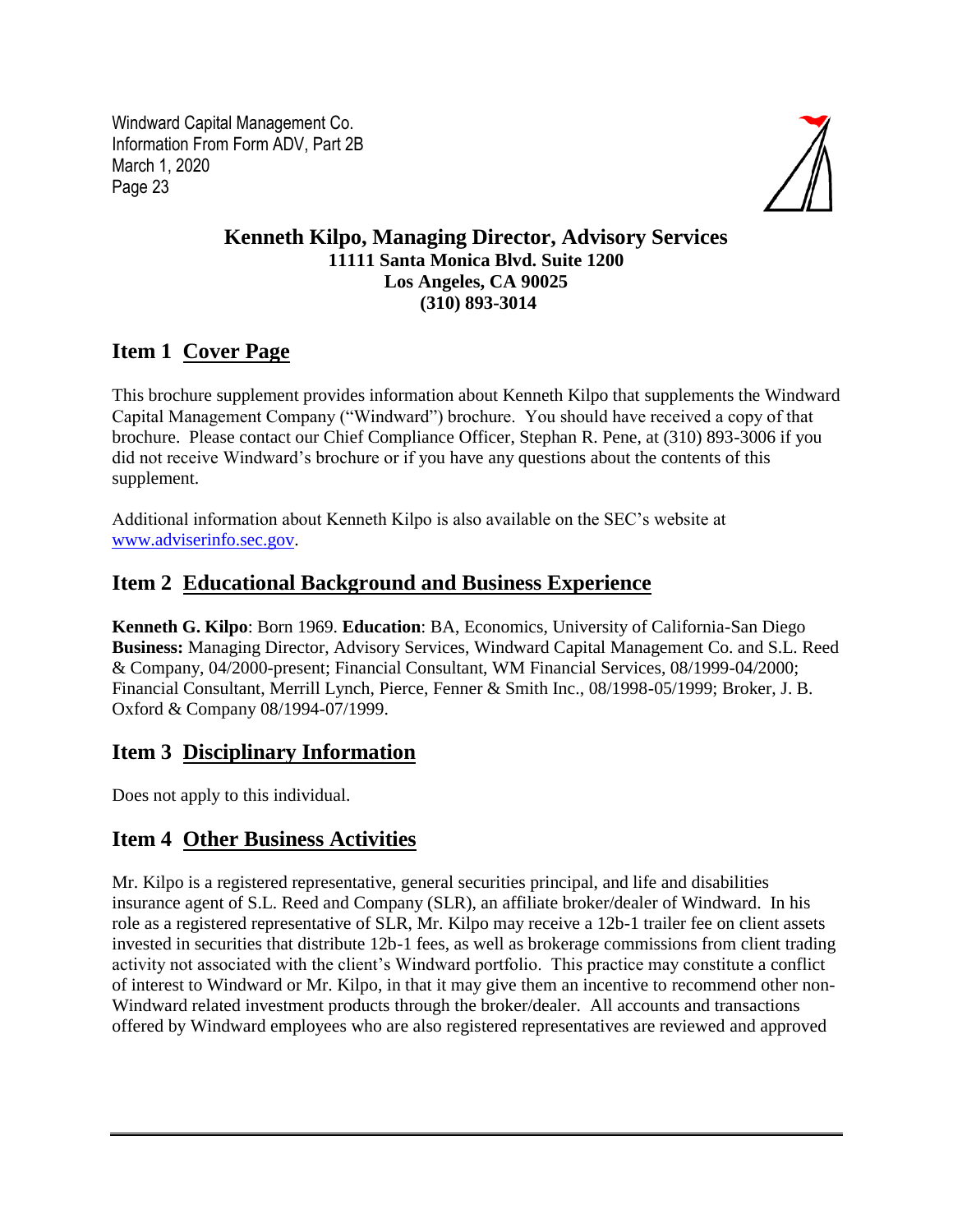

by a principal of Windward, and must be determined to be suitable for the client. Clients have the option to purchase investment products that are recommended by our employees through other brokers or agents that are not affiliated with Windward.

## **Item 5 Additional Compensation**

Does not apply to this individual.

#### **Item 6 Supervision**

Mr. Kilpo is not directly involved in the investment allocation or daily portfolio management of clients of Windward. Mr. Kilpo does, however, provide investment consultation, analysis, and advice to clients and prospects regarding their investment portfolios, and advises clients on which investment allocation strategies provided by Windward, if any, would be suitable for their assets, in light of their investment sophistication, objectives, liquidity, tax situation, and investment needs.

All sales activities and investment advice are supervised by:

Robert W. Nichols Chairman (310) 893-3002

Mr. Nichols periodically sits in on, and participates in, sales presentations conducted by Mr. Kilpo, in order to supervise, train, and assure compliance with all applicable disclosure and presentation requirements.

All advertising and sales material used by Mr. Kilpo in sales presentations are reviewed and approved in advance by the Chief Compliance Officer, Stephan R Pene. Mr. Pene also reviews all electronic and written correspondence between Mr. Kilpo, clients, and the public at large. The portfolio managers, chiefly Mr. Nichols, approve and accept all management agreements submitted by Mr. Kilpo. Mr. Pene also reviews paperwork and applications submitted by clients, referring to their financial background, experience, and investment needs, to determine whether the investment strategies and advice given by Mr. Kilpo are suitable for the individual client.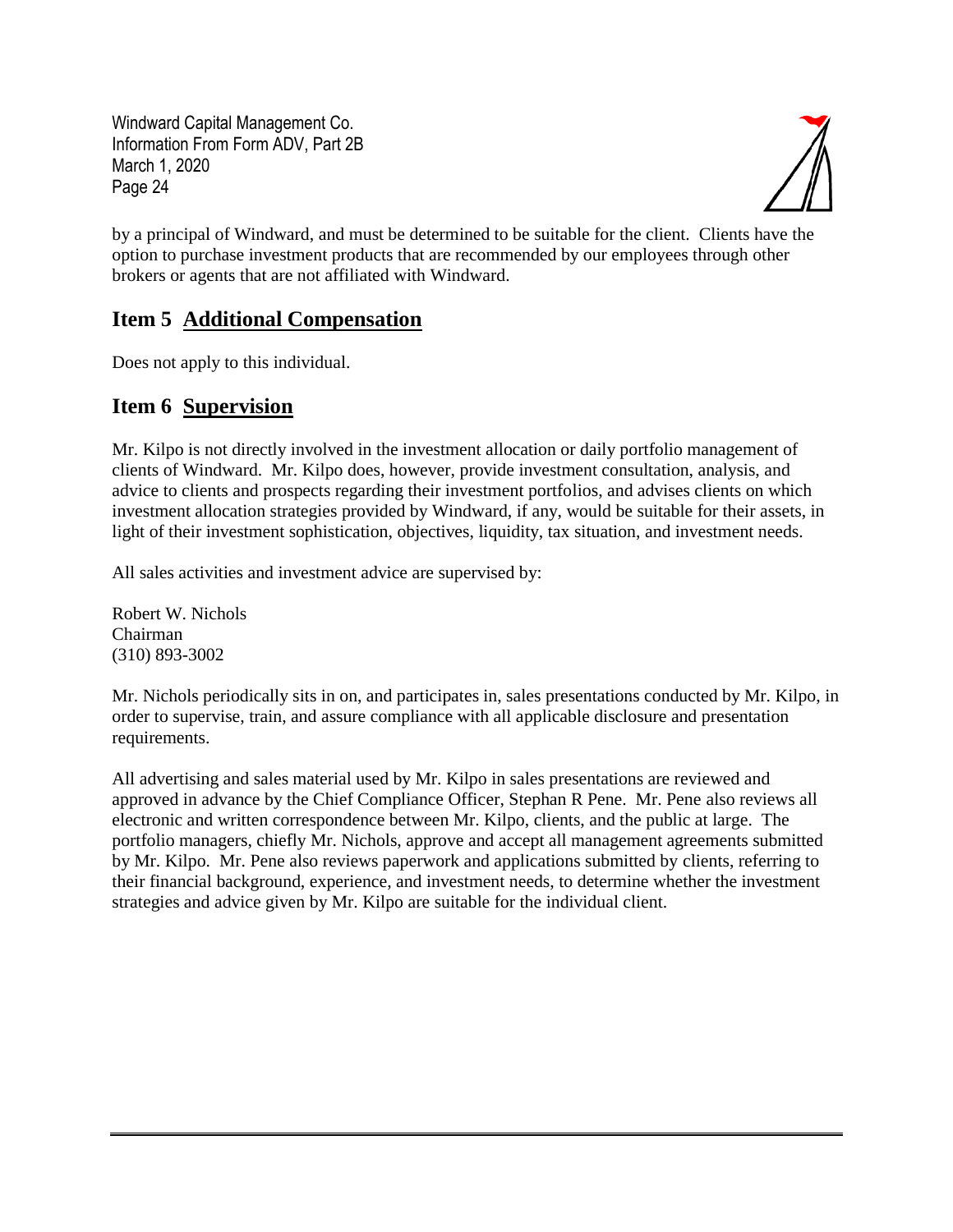

#### **Joseph Robillard, Director of Institutional Sales 11111 Santa Monica Blvd. Suite 1200 Los Angeles, CA 90025 (310) 893-3033**

## **Item 1 Cover Page**

This brochure supplement provides information about Joseph Robillard that supplements the Windward Capital Management Company ("Windward") brochure. You should have received a copy of that brochure. Please contact our Chief Compliance Officer, Stephan R. Pene, at (310) 893- 3006 if you did not receive Windward's brochure or if you have any questions about the contents of this supplement.

Additional information about Joseph Robillard is also available on the SEC's website at [www.adviserinfo.sec.gov.](http://www.adviserinfo.sec.gov/)

#### **Item 2 Educational Background and Business Experience**

**Joseph Robillard**: Born 1981. **Education:** BA, Law & Society, University of California-Santa Barbara **Business:** Director/Institutional Sales, Windward Capital Management Co. and S.L. Reed & Company, 11/2010-present; Banker, Bank of Santa Barbara, 12/2009-11-2010; AVP Relationship Manager, Wells Fargo Bank 06/2008-07/2009; Banker, Montecito Bank & Trust, 10/2006-06/2008.

#### **Item 3 Disciplinary Information**

Does not apply to this individual.

## **Item 4 Other Business Activities**

Mr. Robillard is a registered representative and general securities principal of S.L. Reed and Company (SLR), an affiliate broker/dealer of Windward. In his role as a registered representative of SLR, Mr. Robillard may receive a 12b-1 trailer fee on client assets invested in securities that distribute 12b-1 fees, as well as brokerage commissions from client trading activity not associated with the client's Windward portfolio. This practice may constitute a conflict of interest to Windward or Mr. Robillard, in that it may give them an incentive to recommend other non-Windward related investment products through the broker/dealer. All accounts and transactions offered by Windward employees who are also registered representatives are reviewed and approved by a principal of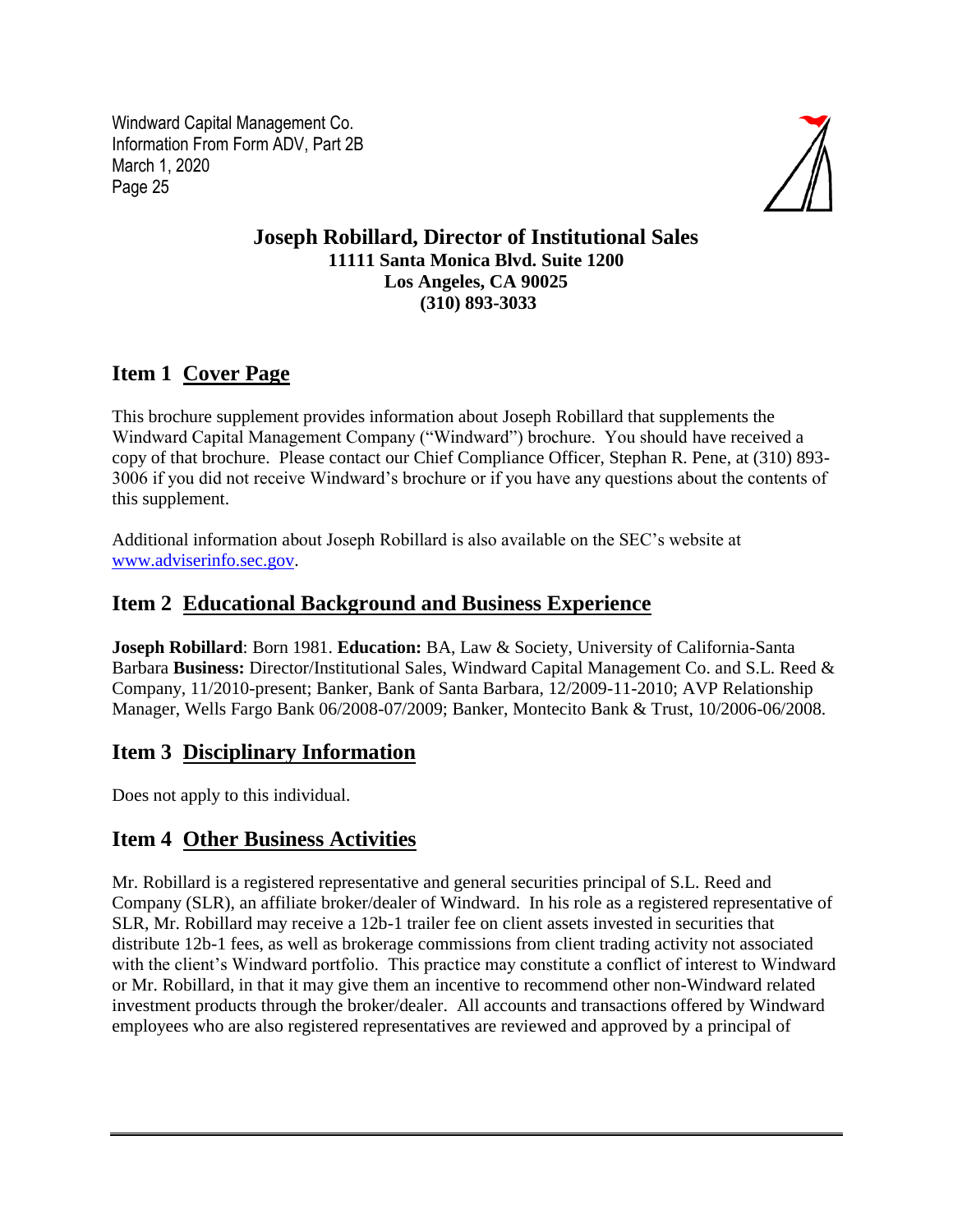

Windward, and must be determined to be suitable for the client. Clients have the option to purchase investment products that are recommended by our employees through other brokers or agents that are not affiliated with Windward.

## **Item 5 Additional Compensation**

Does not apply to this individual.

#### **Item 6 Supervision**

Mr. Robillard is not directly involved in the investment allocation or daily portfolio management of clients of Windward. Mr. Robillard does, however, provide investment consultation, analysis, and advice to clients and prospects regarding their investment portfolios, and advises clients on which investment allocation strategies provided by Windward, if any, would be suitable for their assets, in light of their investment sophistication, objectives, liquidity, tax situation, and investment needs.

All sales activities and investment advice are supervised by:

Robert W. Nichols Chairman (310) 893-3002

Mr. Nichols periodically sits in on, and participates in, sales presentations conducted by Mr. Robillard, in order to supervise, train, and assure compliance with all applicable disclosure and presentation requirements.

All advertising and sales material used by Mr. Robillard in sales presentations are reviewed and approved in advance by the Chief Compliance Officer, Stephan R Pene. Mr. Pene also reviews all electronic and written correspondence between Mr. Robillard, clients, and the public at large. The portfolio managers, chiefly Mr. Nichols, approve and accept all management agreements submitted by Mr. Robillard. Mr. Pene also reviews paperwork and applications submitted by clients, referring to their financial background, experience, and investment needs, to determine whether the investment strategies and advice given by Mr. Robillard are suitable for the individual client.